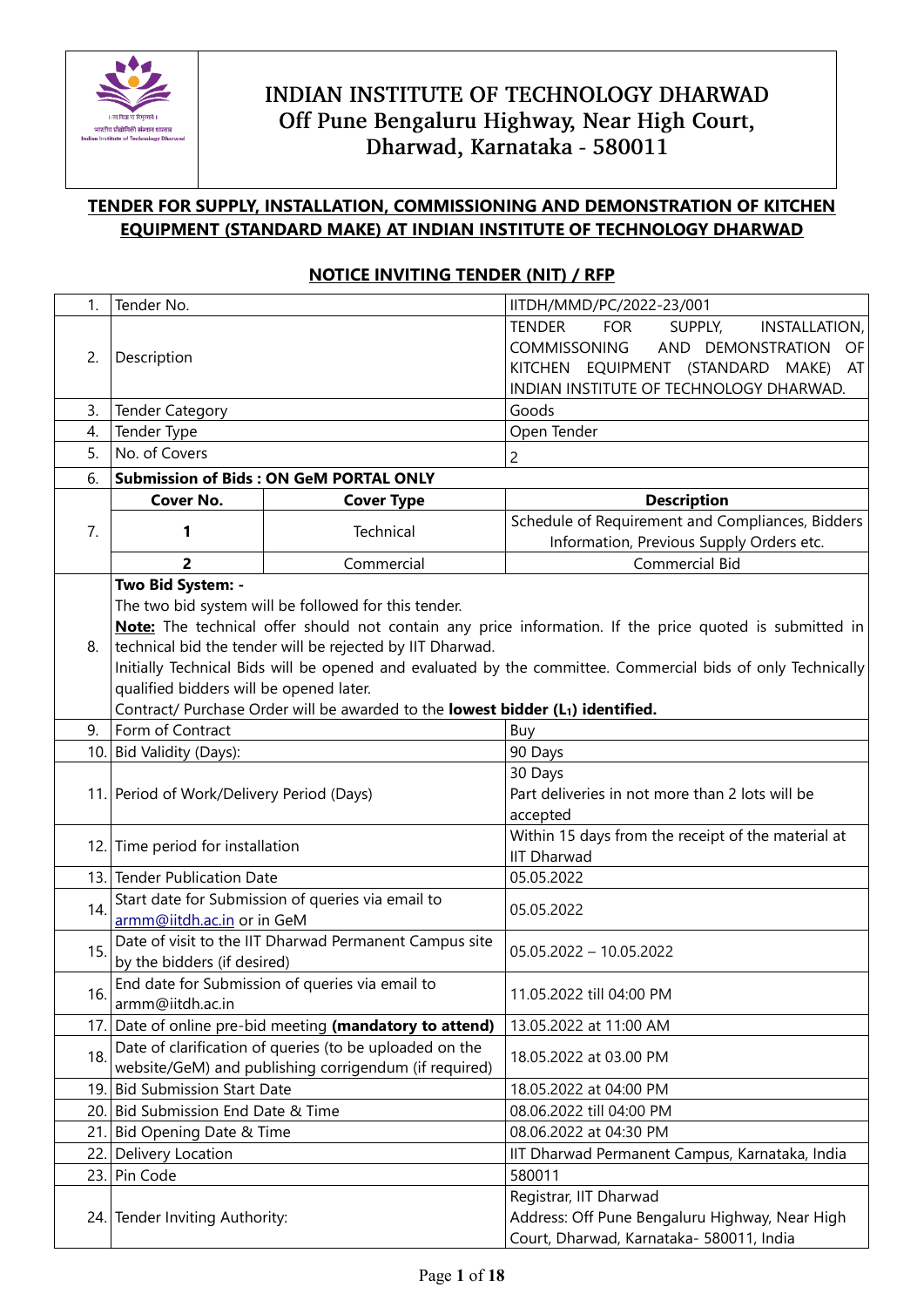

### **Section – I: Instructions to Bidders**

- 1. Indian Institute of Technology Dharwad invites tenders (under two bid system) ON GeM portal from reputed suppliers/manufacturers OR authorized dealers for the item as described in Sl.No.2 of page 1 of this document and as per the Technical Specifications given in the Section V of this document**.**
- 2. The bidder should note that the technical specifications mentioned in **Section V** form the core of the product. The offers must strictly be as per the specifications given. At the same time, it must be kept in mind that mere copying of our specifications in the quotation shall not make the technical bid eligible for consideration. **A bid has to be supported with original catalogue of the quoted item/s duly signed by the authorised person participating in the bid.** Non-compliance with above shall be treated as incomplete/ambiguous and the bid may be ignored without giving an opportunity to the bidder for further clarification/negotiation etc.

### **PRE-BID INTERACTION**

- 3. In order to clarify on any technical specifications or any issues, a query session (by email) for clarification is provided and an **Online Pre-Bid meeting is also scheduled, which is mandatory for the bidders to attend. Only the bids of those bidders shall be considered who have attended the Online pre-bid meeting.** Resultant rebuttal/re-publishing of modified RFP or corrigendum (as the case may be) will be published on the institute website. **The bidders are advised to utilize the period given for clarifying any issue pertaining to RFP. After the period is over, no issue will be addressed and the institute will assume general acceptance of RFP terms and conditions**. Prospective bidders have to submit their bids post rebuttal/modification in RFP (as the case may be).
- 4. The prospective bidders are also encouraged to visit the construction site of the IIT Dharwad permanent site, on the date scheduled by the institute for this purpose if they desire. However, this is not a mandatory requirement.
- 5. Any item not specifically mentioned in the tender document but essential in the opinion of the bidder for successful execution of the order (if awarded), should be brought to the notice of IIT Dharwad within the pre-bid clarification period/in the pre-bid meeting and before end date of submission of queries. On clearance from institute side, the same may be included by the institute by issuing a necessary corrigendum (as the case may be). However, the decision as to whether to consider such items or not, rests with the Institute.
- 6. The bidder shall ensure that the bid submitted by him includes all accessories (as per annexures) for full execution of contract. The successful bidder shall not charge extra for additional items required to meet the operational requirement at the stage of installation and commissioning.
- 7. Procedure for Bid Submission : **Bids can be submitted only through GeM portal.**
- 8. The bidder must submit all documents required for evaluation of technical bid and sought in the RFP as forming part of technical evaluation with signature and seal of the competent authority of the firm. In the event of non-receipt of any of the documents forming part of Technical Bid, bidder may be disqualified from the process. No paper relating to the technical bid will be received during the Technical Bid evaluation or afterwards unless specifically called for by the Committee. Further, any separate correspondence in the matter shall also not be entertained.
- 9. During evaluation of the Technical Bid, the committee will scrutinize the documents mentioned above and may forward any or all the documents to the concerned authorities for verification and authentication. In case of any document(s) as submitted by the bidder is found/reported to be fake, the bidder will be out of the tendering process and suitable legal action may be initiated against the bidder.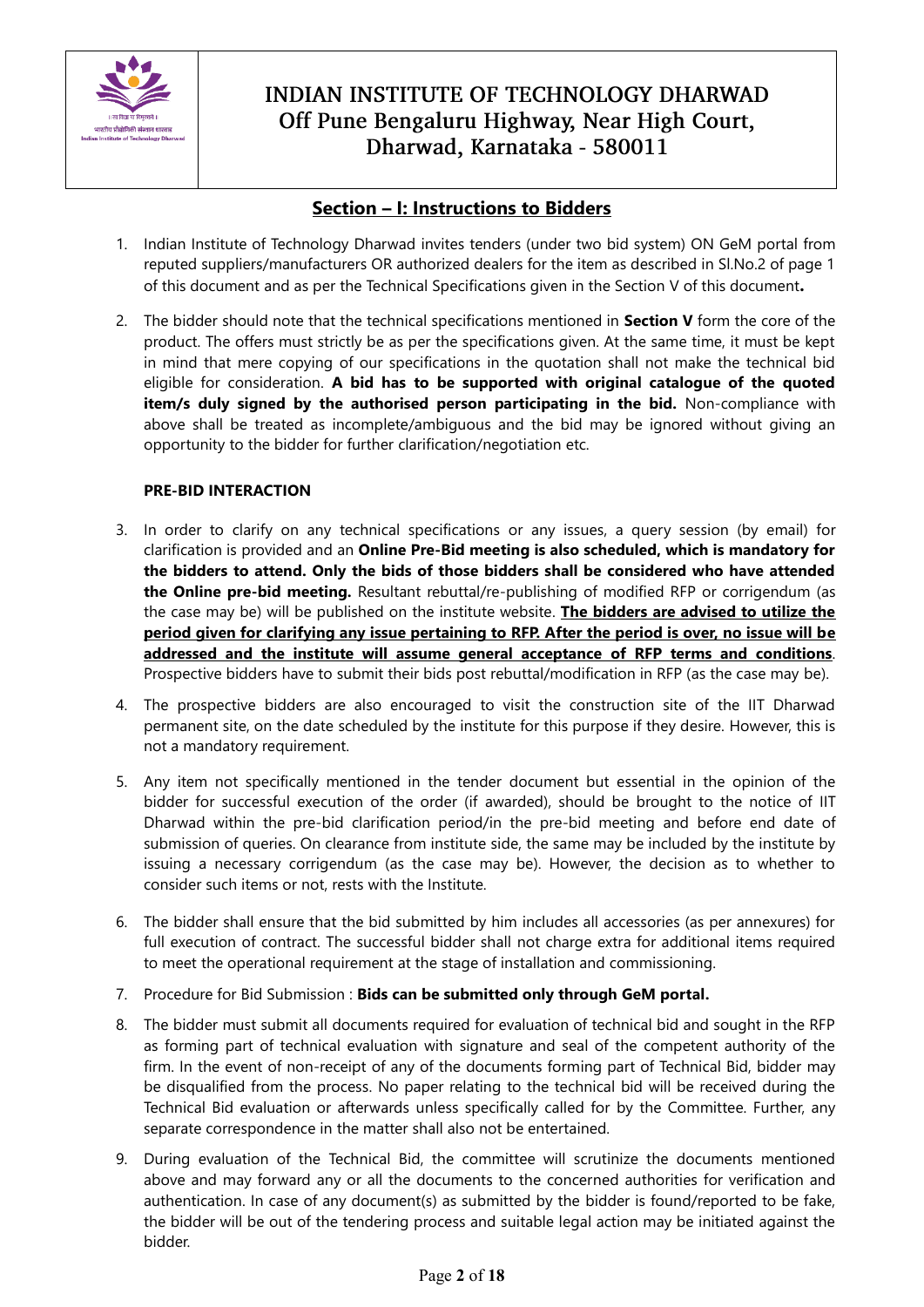

- 10. The above-mentioned basic eligibility conditions and additional clauses are broad guidelines for prequalification and the Director, IIT Dharwad hereby reserves the right to relax/ alter/ modify/ add any or all the conditions.
- 11. This procurement will be governed by Integrity Pact, which will be monitored by following Independent External Monitors (IEMs):

**Shri Anil Kaushal, ITS (Retd.) A-1/245, GF Janakpuri, New Delhi – 110058 e-mail : [kaushal.anil17@gmail.com](mailto:kaushal.anil17@gmail.com)**

**Smt Seema Bahuguna, IAS (Retd.) E-12/7, Vasant Vihar, New Delhi – 110057 e-mail : [bahugunaseema@gmail.com](mailto:bahugunaseema@gmail.com)**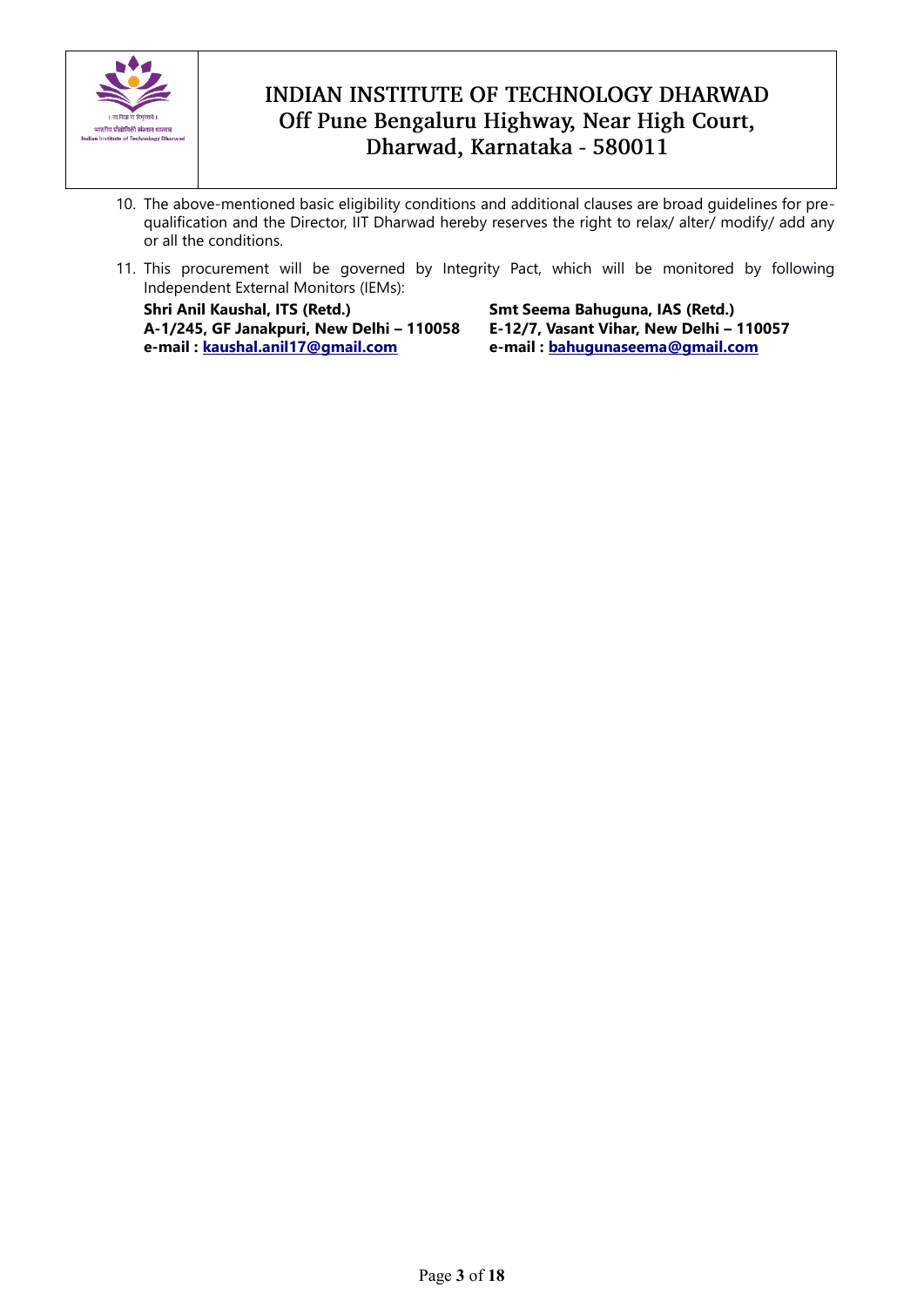

### **SECTION-II: ELIGIBILITY CRITERIA:**

Only those bidders fulfilling the following Eligibility Criteria (supported by documents) are expected to participate in the Tender **(all criteria to be mandatorily fulfilled for technical qualification)**: -

| S. No. | <b>Eligibility Criteria</b>                                                                                                                                                                | <b>Document required</b>                                                                                                                                                                                                                                                                                                                                                                                                                                                                                                                                                                                                                                     |  |
|--------|--------------------------------------------------------------------------------------------------------------------------------------------------------------------------------------------|--------------------------------------------------------------------------------------------------------------------------------------------------------------------------------------------------------------------------------------------------------------------------------------------------------------------------------------------------------------------------------------------------------------------------------------------------------------------------------------------------------------------------------------------------------------------------------------------------------------------------------------------------------------|--|
| 1.     | Proof of establishment of company/business<br>for a period of more than 3 years.                                                                                                           | be OEM/an<br>authorized<br>The<br>Bidder<br>must<br>partner/dealer in the business of the supply and<br>installation of the subject equipment<br>as<br>described in Sl.No.2 of page 1 of this document<br>for a period not less than 3 years (i.e., must be in<br>this business from 2018 or earlier).<br>If the Bidder is an authorized partner/dealer,<br>then a Manufacturer's Authorization Form (MAF)<br>must be submitted along with the bid.                                                                                                                                                                                                          |  |
| 2.     | Previous experience & copy of performance<br>certificates along with Purchase Orders                                                                                                       | The Bidder or its OEM {themselves or through<br>re-seller(s)} should have supplied same or similar<br>Category Products for 80% of bid quantity, in at<br>least one of the last three Financial years before<br>the bid opening date to any Central / State Govt<br>Organization / PSU / Public Listed Company.<br>Copies of relevant contracts (proving supply of<br>cumulative order quantity in any one financial<br>year) to be submitted along with bid in support<br>of quantity supplied in the relevant Financial<br>year. In case of bunch bids, the category related<br>to primary product having highest bid value<br>should meet this criterion. |  |
| 3.     | Profitability                                                                                                                                                                              | The bidder should have been profitable in the<br>preceding three financial years. Income Tax<br>returns for the previous 3 Financial Years to be<br>provided.                                                                                                                                                                                                                                                                                                                                                                                                                                                                                                |  |
| 4.     | Minimum Average Annual Turnover of the<br>bidder (in the last 3 years)                                                                                                                     | Rs.50,00,000/-                                                                                                                                                                                                                                                                                                                                                                                                                                                                                                                                                                                                                                               |  |
| 5.     | Minimum Average Annual Turnover of the<br>OEM (in the last 3 years)                                                                                                                        | Rs.2,00,00,000/-                                                                                                                                                                                                                                                                                                                                                                                                                                                                                                                                                                                                                                             |  |
| 6.     | <b>Duly filled and completed Section-V</b><br>Compliance for commercial terms of<br>٠<br>tender<br>Compliance for technical specifications of<br>$\bullet$<br>the equipment to be supplied | The following information on the letter head of<br>the company / bidder:<br>Compliance for commercial terms of tender<br>$\bullet$<br>Compliance for technical specifications of the<br>equipment to be supplied                                                                                                                                                                                                                                                                                                                                                                                                                                             |  |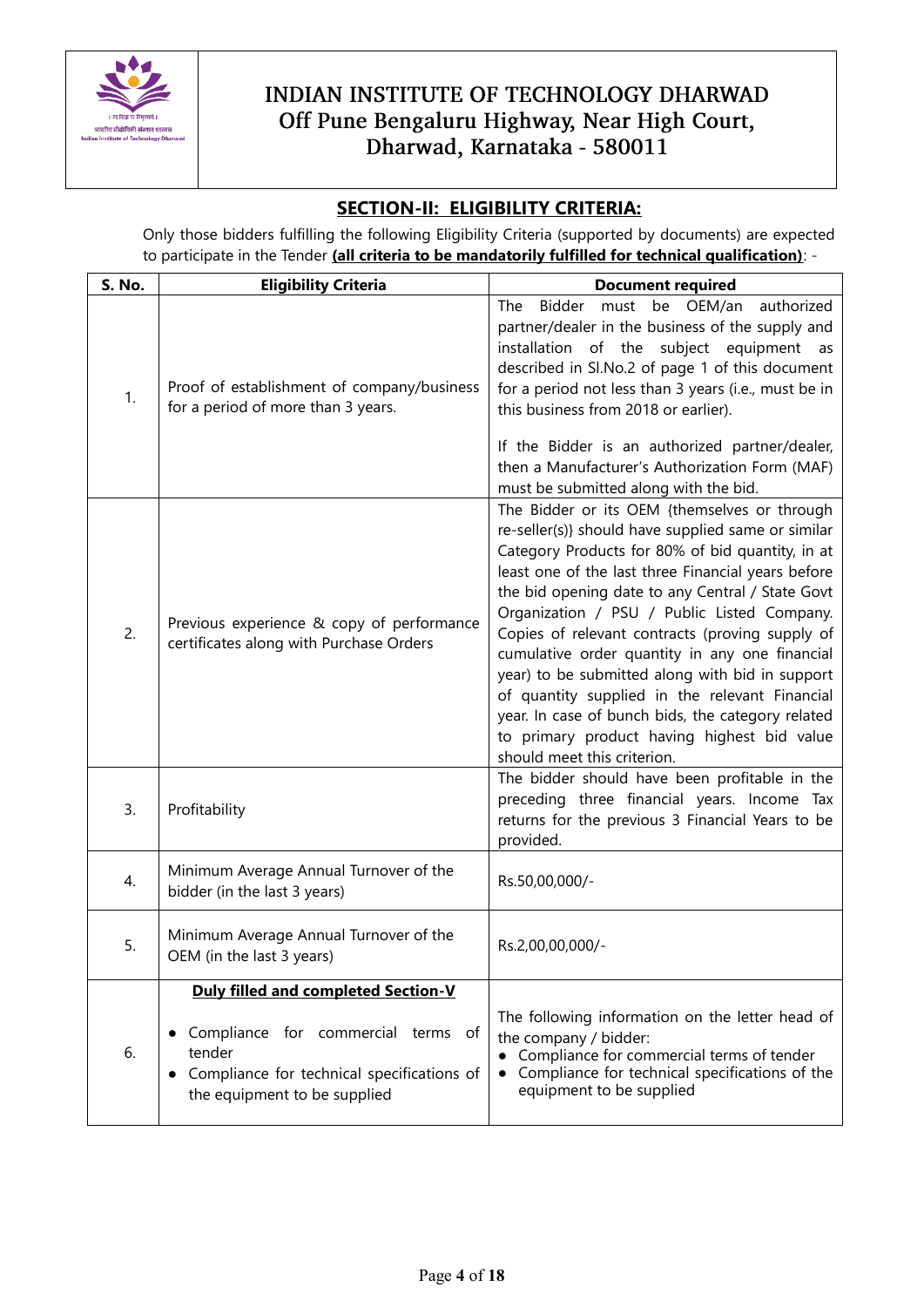

### **Section - III: General Conditions of Contract**

### 1. **Award of Contract**:

On identifying L1 vendor, a Letter of Intent will be issued to the L1 vendor. **The L1 vendor has to compulsorily visit the installation site for taking measurements and for obtaining any other necessary inputs**. A committee from IIT Dharwad may visit the factory/production site to assess the capability of the L1 vendor for successful execution of the contract. **PO shall be issued subsequent to satisfactory report submitted by this committee**.

### 2. **Evaluation of Bid**:

- Technical bids will be evaluated for suitability as per documentary validation, eligibility criteria and technical specifications laid out in this tender document. The bids found suitable will be recommended by the committee and after approval of competent authority shall be deemed as technically suitable offers. The technically qualified bidders will be informed accordingly and commercial bids of such offers will be evaluated on a suitable designated time and date.
- Commercial bid will be evaluated by taking into consideration the total cost of all the items quoted and the total cost of comprehensive maintenance contract.
- In case any BIDDER is silent on any clauses mentioned in the bid documents, IIT Dharwad shall  $c)$ construe that the BIDDER has accepted the clauses of the tender and no further claim will be entertained.
- No revision in the terms and conditions quoted in the offer will be entertained after the last date and time fixed for receipt of tenders.
- Price Bid must be in INR only. **PRICE BID must be submitted as per BoQ on GeM**  $e)$
- 3. Any bidder from a country which shares a land border with India will be eligible to bid in this tender only if the bidder is registered with the Competent Authority in compliance with Dept. of Expenditure Ministry of Finance OM No. F.No.6/18/2019-PPD dt. 23/07/2020 as amended from time to time.
- 4. Bidders should comply with Public Procurement (Preference to Make in India) order 2017 issued vide DPIIT Order No. 45021/2/2017-B.E-II dated 15/06/2017 as amended from time to time.

#### 5. **Corrupt & Fraudulent Practices**:

IIT Dharwad requires that bidders, suppliers, contractors and consultants, if any, observe the highest standard of ethics during the procurement and execution of such contracts. In pursuit of this policy, the terms set forth below are defined as follows:

- a) "Corrupt practice "means the offering, giving, receiving, or soliciting, directly or indirectly, of anything of in kind/value to influence the action of a public official in the procurement process or in contract execution;
- "Fraudulent practice" means a misrepresentation or omission of facts in order to influence a procurement process or the execution of a contract;
- "Collusive practice" means a scheme or arrangement between two or more bidders, designed to establish bid prices at artificial, non- competitive levels; and
- "Coercive practice" means harming or threatening to harm, directly or indirectly, persons or their property to influence their participation in the procurement process or affect the execution of a contract;
- e) IIT Dharwad will reject a proposal for award if it determines that the Bidder recommended for award has, directly or through an agent, engaged in corrupt, fraudulent, collusive or coercive practices in competing for the Contract in question.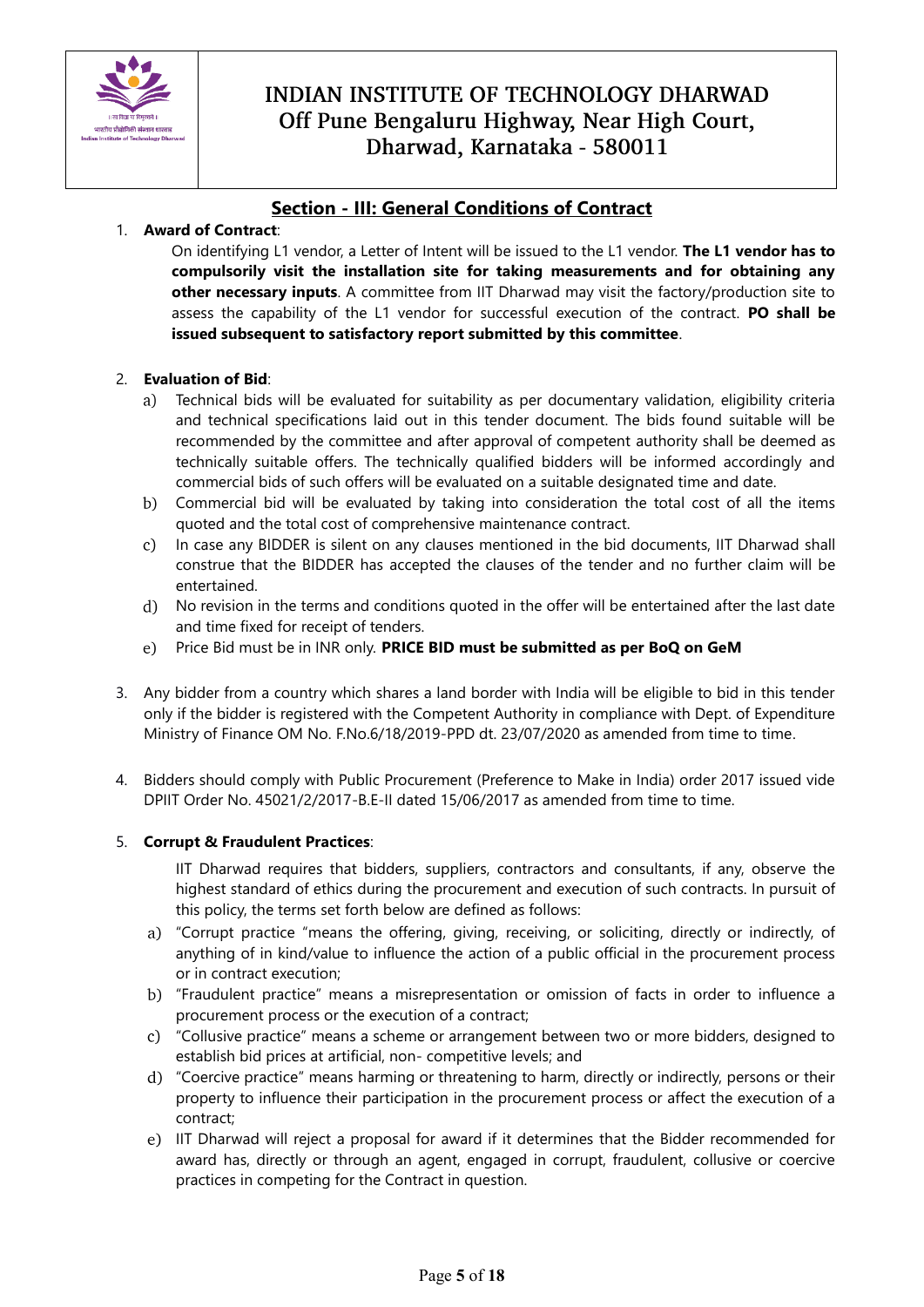

#### 6. **Pre-installation:**

Please also mention the pre-installation requirements for the equipment like ambient temperature, humidity, civil work, weather specifications, power specifications, etc. When all items are provided, full performance satisfaction should be demonstrated to IIT Dharwad. The vendor has to physically inspect the site and shall make a note of the actual physical conditions of (ambient temperature, humidity, weather and power availability). The vendor shall be responsible of the correctness of the data and consideration in the design and supply of all equipment accordingly. The vendor shall clearly specify requirement to be provided from IIT Dharwad during the initial visit. The vendor shall inspect all electrical installations, for leak currents, Earthing and required safety of the equipment's, if any and ensure correctness.

#### 7. **Training**

- The BIDDER shall also submit training proposal for the operation and maintenance to the personnel of IIT Dharwad on the offered equipment/machinery.
- Wherever needed, personnel of IIT Dharwad should be trained by the supplier at the project site  $b)$ free of cost.

#### 8. **Terms of Payment: (For Indigenous Supplies and quotes in INR):**

- a) After the material is received at the IIT Dharwad permanent campus site in good condition and on preliminary inspection and recommendation by the committee, up to 50% payment may be released for the items received.
- b) Balance payment within 15 days from the date of delivery, installation, commissioning, demonstration, training, testing and receipt of Acceptance Certificate of concerned Department / Section / Materials Management Division, IIT Dharwad and on submission of Performance Guarantee as per PO terms.

### 9. **Transfer and Subletting:**

The seller shall not sublet, transfer, assign or otherwise part with the acceptance to the tender or any part thereof, either directly or indirectly, without the prior written permission of the Purchaser.

10. **Option Clause:** The institute shall reserve the right, but without any obligation to do so, to increase or decrease the ordered quantity up to 25 percentage at any time, till the final delivery date of the contract, by giving reasonable notice and commensurate delivery period, even though the quantity ordered initially has been supplied in part/full before the last date of Delivery Period.

### 11. **Delivery Terms (only DDP mode of shipment acceptable):**

Items should be delivered to the specified location in the permanent campus of IIT Dharwad, Karnataka, India – 580011, free of cost. The supplier should arrange for entire process from origin of equipment to the Stores at IIT Dharwad (including charges for safe packing, Marking & labelling, loading charges, road/air freight, insurance of goods, unloading charges, transport & unloading at buyer destination, installation, commissioning, demonstration and training; within the quoted price).

### **For the purpose of easy tracking of the assets, the successful bidder is required to emboss on the products or fix/rivet metal plates punched (as per the nomenclature provided by IIT Dharwad) on the material to be delivered at IIT Dharwad, at no additional cost**

12. **Freight & Insurance**: No freight and insurance charges will be provided and the materials are to be delivered at IIT Dharwad Permanent Campus, IIT Dharwad at the cost and risk of the supplier/Bidder within quoted price as per the delivery terms mentioned in the above paragraphs.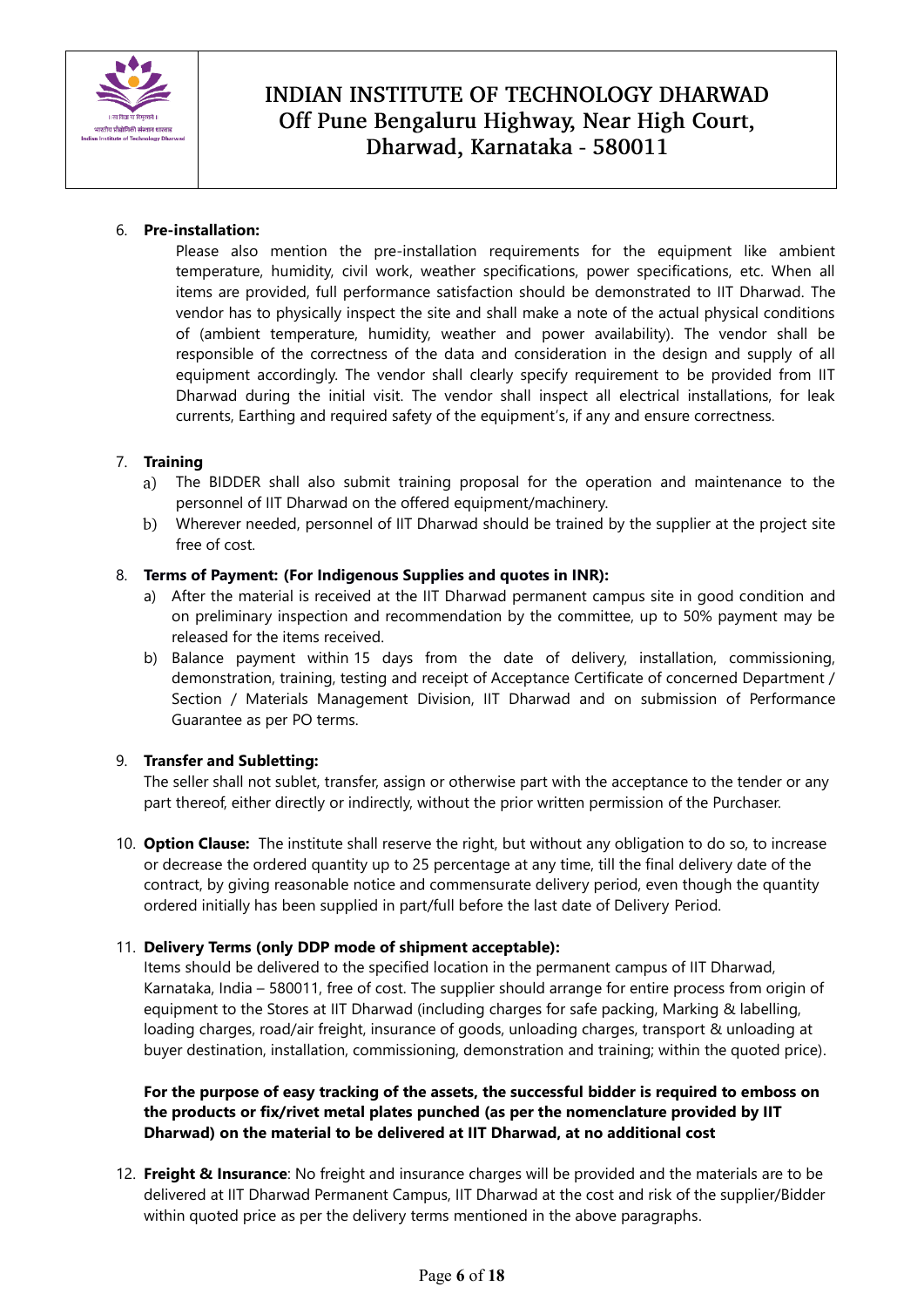

#### 13. **Comprehensive Warranty Condition**:

- a) The Bidder/supplier must give a **comprehensive on-site support and maintenance** for a period specified in respect of the subject item (mentioned in Section-IV) from the date of commissioning and acceptance of the items.
- b) The warranty provided shall be comprehensive, meaning, it must include the cost of the spares, materials, manpower and any other incidental expenses thereto.
- c) Any deviation in the equipment and the specification from the accepted terms and conditions may lead to rejection and non-acceptance of stores. In such case, the bidder/manufacturer is required to supply all the items in the specified form to the satisfaction/ specifications mentioned in the order and demonstrate at their own cost. The payments shall be made only after receiving the materials as per required specification and quality to the satisfaction of the competent authority of IIT Dharwad.

#### 14. **Comprehensive Annual Maintenance Contract (CAMC) condition**:

- a) The Bidder/supplier must give a **comprehensive on-site support and maintenance** for a period of 24 months **from the date of expiry of the comprehensive warranty.**
- b) The CAMC shall include the cost of the spares, materials, manpower and any other incidental expenses thereto
- c) Payment of CAMC shall be half yearly basis on satisfactory performance during the respective period.
- d) The cost of the CAMC shall be quoted in the relevant place provided in the commercial bid.

#### 15. **Service Centre Condition**:

The bidders should have a service centre within the radius of 500 kms from IIT Dharwad, to attend to any service related issues within 24 hours of intimation during the comprehensive warranty / CAMC period.

#### 16. **Installation & Demonstration:**

- a) The successful bidder is required to carry out the supply, installation, commissioning & demonstration of the subject item at the permanent campus of IIT Dharwad installation site within the delivery period; otherwise, the penalty clause will be the same as per the supply of material (refer to the liquidated damages below).
- b) In case of any mishandling/damage to items and supplies during carriage from the origin of items to the installation site, the successful bidder has to replace it with new items/supplies immediately at his own risk and cost. IIT Dharwad shall not be liable for any type of losses in any form.
- c) Successful bidder shall be responsible for installation / demonstration wherever applicable and for after sales service during the warranty period and thereafter as mentioned in the contract.
- d) Installation demonstration to be arranged by the successful bidder within the quoted price and the same is to be done within 15 days of the arrival of the equipment at site or whenever informed by IIT Dharwad.
- 17. **Liquidated Damages:** The equipment should be delivered/dispatched to destination and ready for use not later than the delivery period specified. If the supplier/Bidder fails to deliver any or all the stores or perform the service by the specified date, liquidated damages @0.5% per week or part thereof in respect of the value of the delayed stores will be deducted from the bill subject to a maximum of 10% value. Same terms are applicable for installation, training and demonstration clause mentioned above.

#### 18. **Dispute and Jurisdiction:**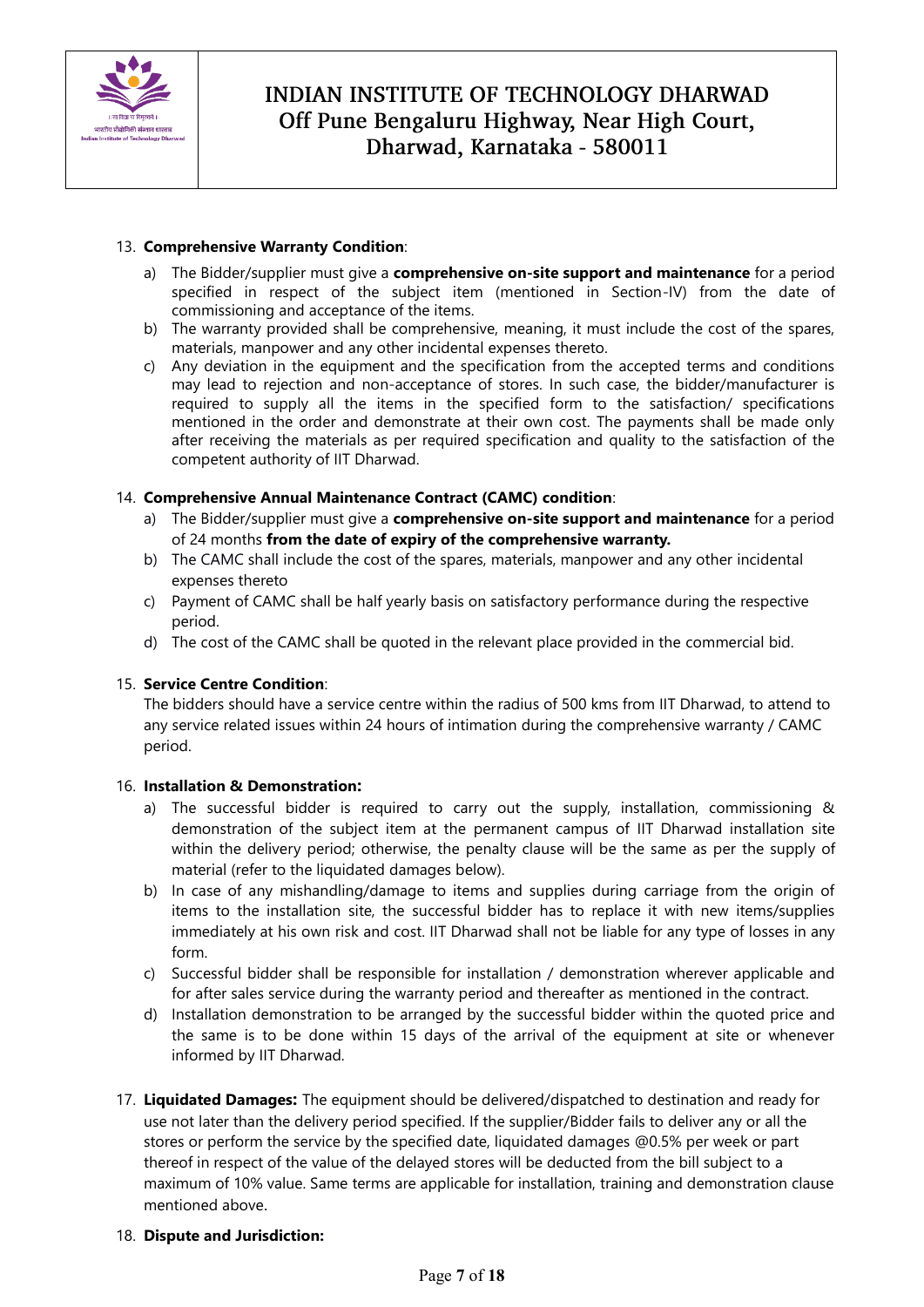

Any legal disputes arising out of any breach of contract pertaining to the whole process of this tender shall be settled in the court of competent jurisdiction in the district of Dharwad, Karnataka.

### 19. **Cancellation of Tender:**

- Notwithstanding anything specified in this tender document, Purchaser/IIT Dharwad in his sole  $a)$ discretion, unconditionally and without assigning any reasons, reserves the rights:
	- i. To accept or reject lowest tender or any other tender or all the tenders.
	- ii. To accept any tender in full or in part.
	- iii. To reject the tender, offer not confirming to the tender terms.
	- iv. To cancel the tender at any stage during the evaluation & before award of work

### 20. **Force Majeure:**

- a) The Supplier shall not be liable for imposition of liquidated damages or termination for default, if and to the extent that, its delay in performance or other failure to perform its obligations under the Contract is the result of an event of Force Majeure.
- b) For purposes of this Clause, "Force Majeure" means an event beyond the control of the Supplier and not involving the Supplier's fault or negligence and not foreseeable. Such events may include, but are not limited to, acts of the Purchaser either in its sovereign or contractual capacity, wars or revolutions, fires, floods, epidemics, quarantine restrictions and freight embargoes.
- c) If a Force Majeure situation arises, the Supplier shall promptly notify the Purchaser in writing of such conditions and the cause thereof. Unless otherwise directed by the Purchaser in writing, the Supplier shall continue to perform its obligations under the Contract as far as is reasonably practical, and shall seek all reasonable alternative means for performance not prevented by the Force Majeure event.
- 21. **Specification and Samples:** The suppliers shall supply the stores in accordance with the specifications/ descriptions of stores given in the acceptance of tender. The Purchaser reserves the rights to alter the description of stores including drawings given in the acceptance of tender. In the event any such alteration result in any implication to the deliver and price, such implication shall be mutually agreed between the Purchaser and supplier. In case certified sample has been issued by the Purchaser and the Specifications / Drawings also exist in the acceptance of tender then the certified sample will govern the supply to the extent of material, workmanship and finished product

### 22. **Inspections and Tests**

- a) The Purchaser or its representative shall have the right to inspect and/or to test the Goods to confirm their conformity to the Contract specifications at no extra cost to the Purchaser.
- b) The inspections and tests may be conducted on the premises of the Supplier or its subcontractor(s), at point of delivery and/or at the Goods final destination. If conducted on the premises of the Supplier or its subcontractor(s), all reasonable facilities and assistance, including access to drawings and production data shall be furnished to the inspectors at no charge to the Purchaser.
- c) Should any inspected or tested Goods fail to conform to the specifications, the Purchaser may reject the goods and the Supplier shall either replace the rejected Goods or make alterations necessary to meet specification requirements free of cost to the Purchaser.
- d) The Purchaser's right to inspect, test and, where necessary, reject the Goods after the Goods' arrival at Project Site shall in no way be limited or waived by reason of the Goods having previously been inspected, tested and passed by the Purchaser or its representative prior to the Goods shipment.
- e) Nothing in this clause shall in any way release the Supplier from any warranty or other obligations under this Contract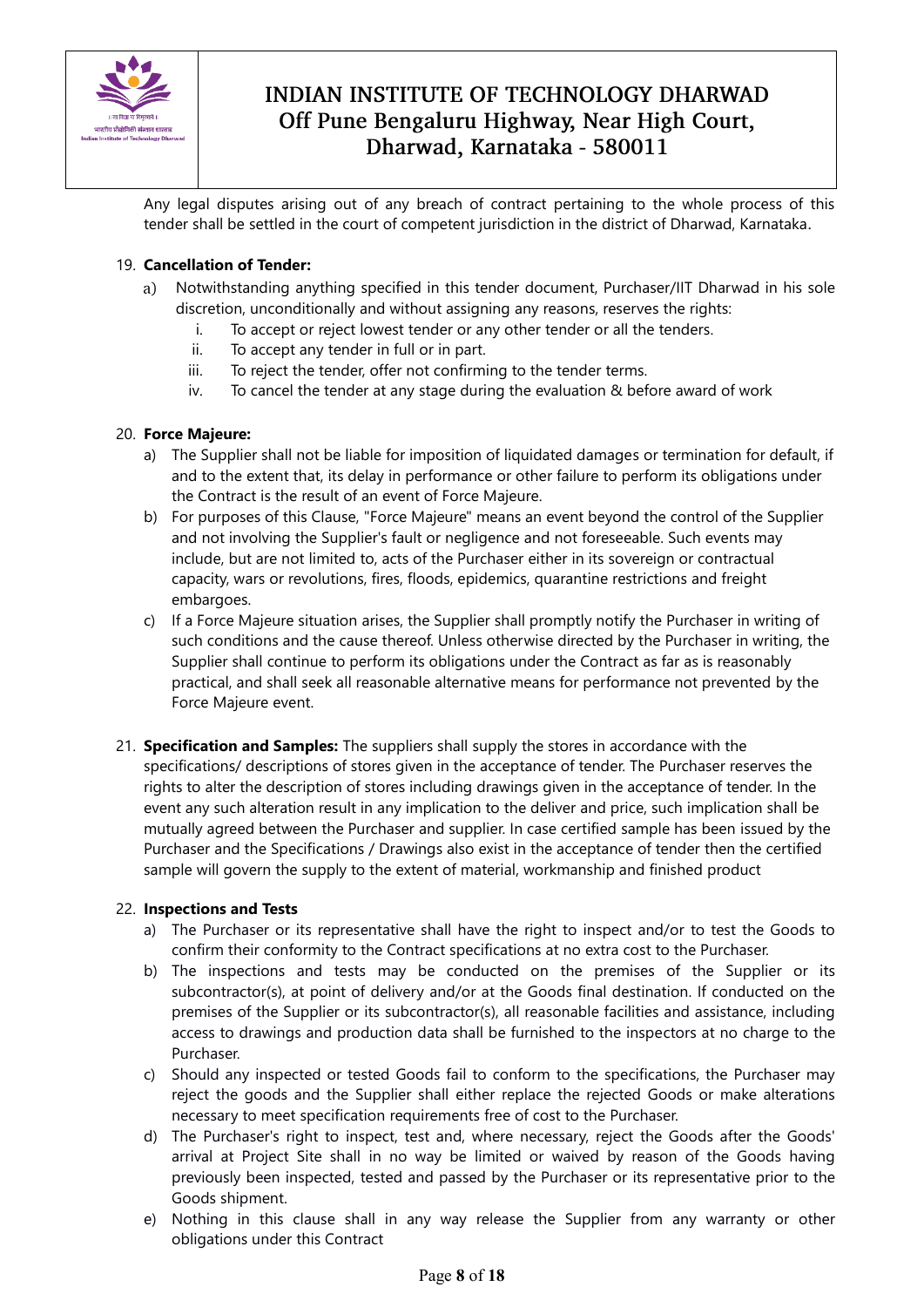

#### 23. **Supervision of Commissioning:**

Successful BIDDER shall depute concerned specialist, for supervision of commissioning of the machine to be carried out. The successful BIDDER shall make necessary arrangement at their own expenses for stay, transport and other expenses of their specialist during their stay in Dharwad which also includes imparting free of cost training to IIT Dharwad personnel.

#### 24. **Performance Guarantee (as per GFR 2017 Rule 171):**

- a) Successful bidder has to furnish 5% of the contract value **(including the cost of CAMC)** as a performance security for a period of 38 months beyond the end of all warranty and maintenance contract related obligations.
- b) Performance Security may be furnished in the form of Insurance Surety Bonds, Account Payee Demand Draft, Fixed Deposit Receipt from a Commercial bank, Bank Guarantee from a Commercial bank or online payment in an acceptable form safeguarding the purchaser's interest in all respects as per GFR 2017, Rule 171 and as amended from time to time.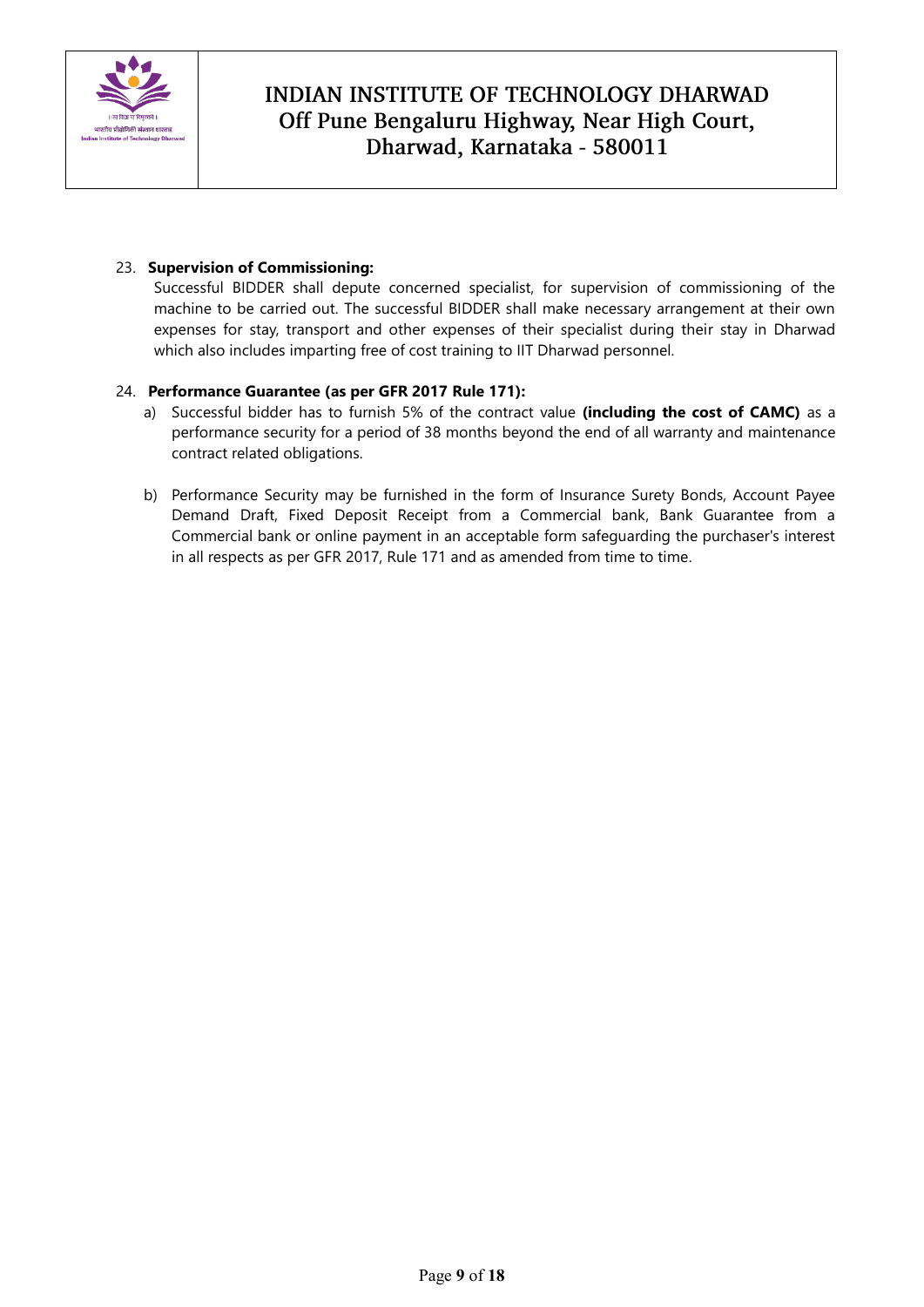

### **Section – IV : Additional Conditions of Contract**

| <b>SIno</b>    | <b>Description</b>                                                                                                                                                                                                                                                                                                                                                                                                                                                                                                                                                                                                                                                                                                                             |
|----------------|------------------------------------------------------------------------------------------------------------------------------------------------------------------------------------------------------------------------------------------------------------------------------------------------------------------------------------------------------------------------------------------------------------------------------------------------------------------------------------------------------------------------------------------------------------------------------------------------------------------------------------------------------------------------------------------------------------------------------------------------|
| 1              | The comprehensive warranty would be for three (03) years from the date of successful<br>installation and commissioning, which will be followed by comprehensive maintenance contract for<br>next two (02) years. The vendor shall periodically inspect for every three months and attend any<br>maintenance issues. Except physical damage (after commissioning), all other Damages/<br>repairs/Non performance would be the responsibility of the Kitchen Vendor for repair and<br>maintenance, No extra charges will be paid on this account. The Incoming power connections,<br>Leakage Current, Earthing shall be inspected before commissioning any observations shall be<br>informed for rectification and ensured before Commissioning. |
| $\overline{c}$ | During the comprehensive warranty/CMC period, the vendor shall attend to any service related<br>issues raised by the institute within 24 hours of intimation. An undertaking to this effect to be<br>given.                                                                                                                                                                                                                                                                                                                                                                                                                                                                                                                                    |
| 3              | The Vendor shall issue the operations and maintenance manual in 3 Hard Copies and Soft Copy for<br>all the equipment. Vendor shall be responsible for providing demo and training as per<br>requirement.                                                                                                                                                                                                                                                                                                                                                                                                                                                                                                                                       |
| 4              | The Spares List Categorizing the Critical Spares and Non- Critical Spares shall be submitted at the<br>time of commissioning.                                                                                                                                                                                                                                                                                                                                                                                                                                                                                                                                                                                                                  |
| 5              | The Do's and Don'ts Equipment wise shall be Prepared and Submitted.                                                                                                                                                                                                                                                                                                                                                                                                                                                                                                                                                                                                                                                                            |
| 6              | The Minor Connections of Plumbing and Electricity (including providing switches, sockets and CP<br>& plumbing fittings) shall be in the scope of the Vendor.                                                                                                                                                                                                                                                                                                                                                                                                                                                                                                                                                                                   |
| $\overline{7}$ | All The Equipment shall have a Customisable Cable Length as per the Site Requirement.                                                                                                                                                                                                                                                                                                                                                                                                                                                                                                                                                                                                                                                          |
| 8              | The bidder must be a Manufacturer or authorized Dealer / Agent of manufacturer of kitchen<br>Equipment. Sub-authorization is not accepted. Authorization certificate to be furnished.                                                                                                                                                                                                                                                                                                                                                                                                                                                                                                                                                          |
| 9              | Quoted products should not be under end of sales in next 5 years from the date of submission.                                                                                                                                                                                                                                                                                                                                                                                                                                                                                                                                                                                                                                                  |
| 10             | Vendor should confirm in writing the availability of the spares and support for all the equipment<br>for a period of ten years even if the model has been phased out.                                                                                                                                                                                                                                                                                                                                                                                                                                                                                                                                                                          |
| 11             | Successful L1 bidder shall present samples wherever required of the quoted product within the<br>stipulated time, as communicated by the institute, for evaluation and approval of the committee,<br>before issuing of the purchase order.                                                                                                                                                                                                                                                                                                                                                                                                                                                                                                     |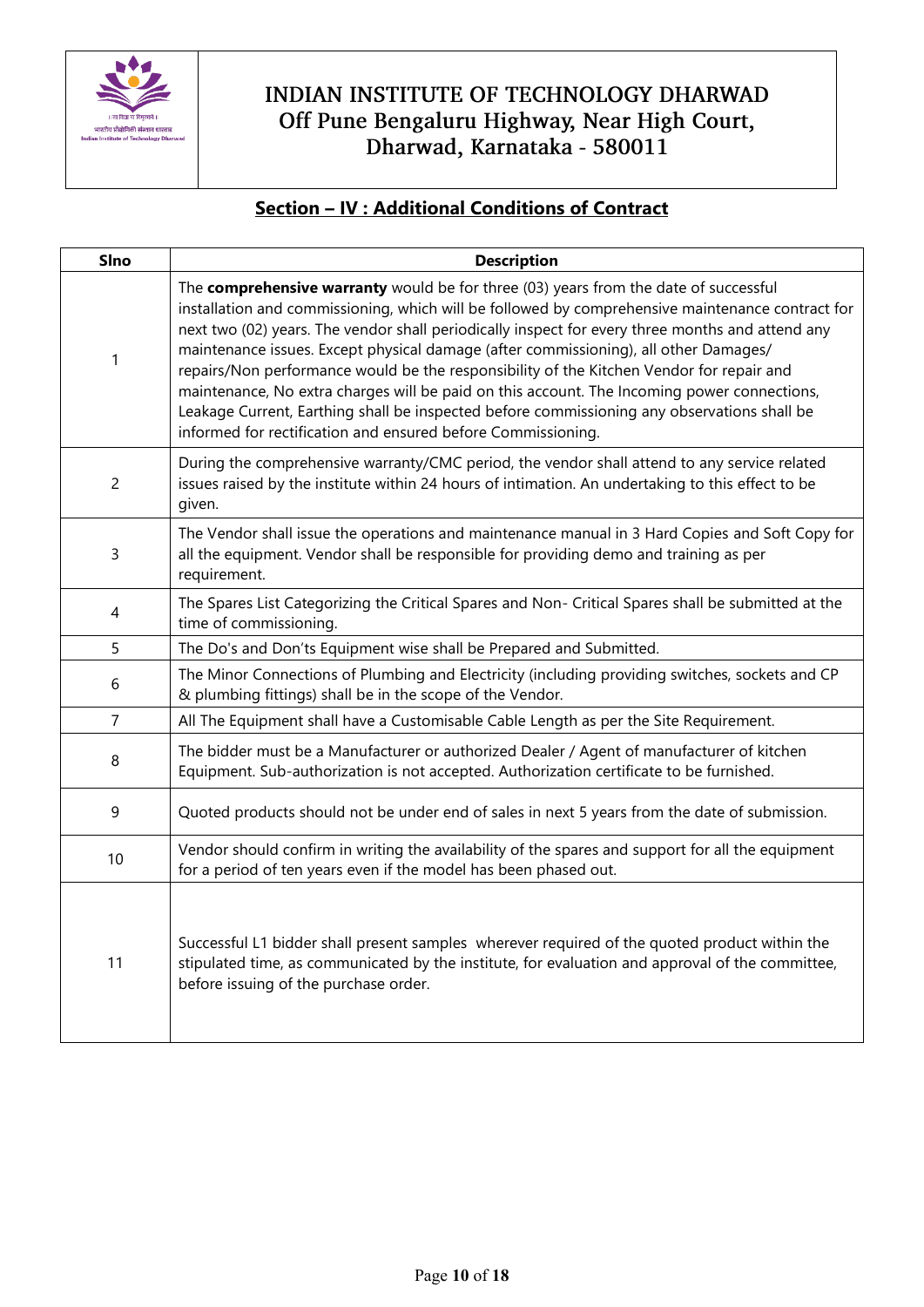

12

| Items have to be quoted from the below make list:<br>MS/SS MATERIALS | TATA/ SAIL/ JINDAL                            |
|----------------------------------------------------------------------|-----------------------------------------------|
| <b>MOTORS</b>                                                        | ABB/CROMPTON/KIRLOSKAR/CRI/GE                 |
| <b>COMPRESSOR</b>                                                    | COPELAND / KIRLOSKAR / TECUMSEH / EMERSON     |
| <b>COMMERCIAL VERTICAL 4</b>                                         |                                               |
| <b>DOOR FREEZER</b>                                                  | BLUESTAR/VOLTAS/HOSHIZAKI/ELAN PRO/CELL FROST |
| <b>COMMERCIAL VERTICAL 4</b>                                         |                                               |
| <b>DOOR CHILLER</b>                                                  | BLUESTAR/VOLTAS/HOSHIZAKI/ELAN PRO/CELL FROST |
|                                                                      | SOWBHAGYA/KOOKMATE/INDULGE/KANTEEN            |
| <b>DOUGH KNEADER</b>                                                 | INDIA/PRESTIGE                                |
| POTATO PEELER                                                        | SOWBHAGYA/KOOKMATE/INDULGE/KANTEEN INDIA      |
| <b>AUTOMATIC VEG CUTTING</b><br><b>MACHINE</b>                       | ROBOT COUPE/SIRMAN/SOWBHAGYA                  |
| WET MASALA GRINDER                                                   | SOWBHAGYA/KOOKMATE/SIRMAN/KANTEEN INDIA       |
| <b>MASALA GRINDER</b>                                                | SOWBHAGYA/KOOKMATE/INDULGE/KANTEEN INDIA      |
| TILTING MASALA GRINDER                                               | SOWBHAGYA/KOOKMATE/INDULGE/KANTEEN INDIA      |
| <b>PULVERISER</b>                                                    | SOWBHAGYA/KOOKMATE/INDULGE/KANTEEN INDIA      |
| SANDWICH MAKER                                                       | SIRMAN/SOWBHAGYA/INDULGE                      |
| <b>TOASTER</b>                                                       | HATCO/INDULGE/KANTEEN INDIA                   |
| <b>VISI COOLER</b>                                                   | BLUESTAR/VOLTAS/HOSHIZAKI/ELAN PRO            |
| <b>MEAT MINCER</b>                                                   | SIRMAN/ SOWBHAGYA/ INDULGE                    |
| <b>HOOD TYPE DISH WASHER</b><br><b>MACHINE</b>                       | ELECTROLUX/WINTERHALTER/IFB/BOSCH             |
| ELECTRIC INSECT KILLER                                               | PCI/ PEST-O-FLASH/INSECT-O-CUTOR              |
| <b>AIR CURTAINS</b>                                                  | EURONICS/AIRTECNICS/RUSSEL                    |
| TEA-COFFEE-MILK MACHINE                                              | GODREJ/ CAFÉ COFFEE DAY/ NESCAFE/ CAFÉ DESIRE |
| <b>ELECTRIC KETTLE</b>                                               | PRESTIGE/ MORPHY RICHARDS/ BUTTERFLY          |
| <b>WALK BEHIND FLOOR</b>                                             |                                               |
| <b>SCRUBBER (Electric)</b>                                           | ROOTS/ KARCHER/ EUREKA FORBES                 |
| WET & DRY VACCUM CLEANER                                             | ROOTS/ KARCHER/ EUREKA FORBES                 |
| MICROWAVE (Solo)                                                     | WHIRLPOOL/IFB/LG                              |
| <b>REFRIGERATOR</b>                                                  | LG/ WHIRLPOOL/ SAMSUNG                        |
| <b>WATER COOLER</b>                                                  | BLUESTAR/ VOLTAS/ USHA                        |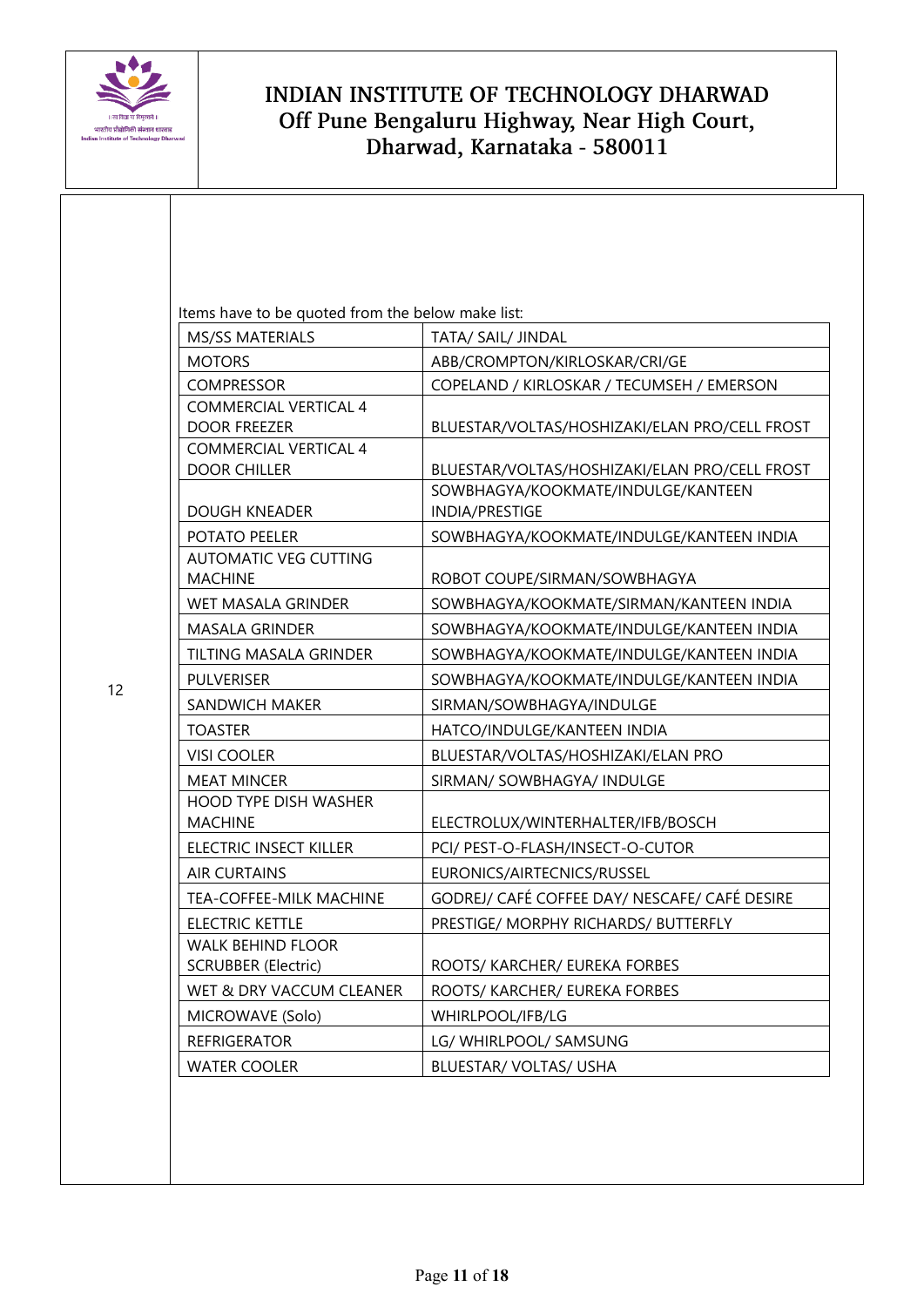

# **Section V – Complete Schedule of Requirements and Compliance**

| This section has following compliance requirements:                     |  |
|-------------------------------------------------------------------------|--|
| Compliance for commercial terms and conditions of tender                |  |
| Compliance for technical specifications of the equipment to be supplied |  |
|                                                                         |  |

#### **Table of compliance for commercial terms & conditions of tender (to be filled by**  i. **bidder)**

#### **Sr. No. Terms and Conditions IIT Dharwad tender requirements Response by Bidder M/s \_\_\_\_\_\_\_\_ 1.** Unconditional acceptance to all the Terms and conditions set out herein **Declaration** to be provided **2.** Price Bid Format BoQ **3.** Price Bid Currency **INC** INR only **4.** Delivery terms **only DDP Mode Door Delivery** (Refer point 11 of Section-III) **5.** Freight & Insurance Refer point 12 of Section-III **6.** Comprehensive On-site Warranty Refer point 13 of Section-III **7.** Installation & Demo Refer point 16 of Section-III **8.** GST Rate (If Local supply in India) Applicable rate @18% **9.** Training **Refer point 7 of Section-III 10.** Terms of Payment Refer point 8 of Section-III **11.** Performance Guarantee Refer point 24 of Section-III **12.** PAN Copy of PAN required **13.** GST GST COPY Of GST certificate required **14.** ITRs (2018-19 to 2020-21) **Last 3 financial years' ITR required 15.** Proof of Business existence For a period of more than 3 years **16.** Percentage of local content as per DPIIT Order No. 45021/2/2017-B.E-II dated 15/06/2017 as amended from time to time Declaration to be provided with all relevant details **17.** Previous Experience (Refer point 2) of Section-II) Necessary documents to be attached **18.** Blacklisting status Submit a declaration in this regard **19.** OEM Details (MAF/Authorisation from OEM to participate on their behalf) Please attach the OEM details and MAF/Authorisation from OEM to participate on their behalf **20.** Bidder should submit company profile including infrastructure available and their complete product range. Necessary documents/brochures to be provided

### **(NO FIELD TO BE LEFT BLANK)**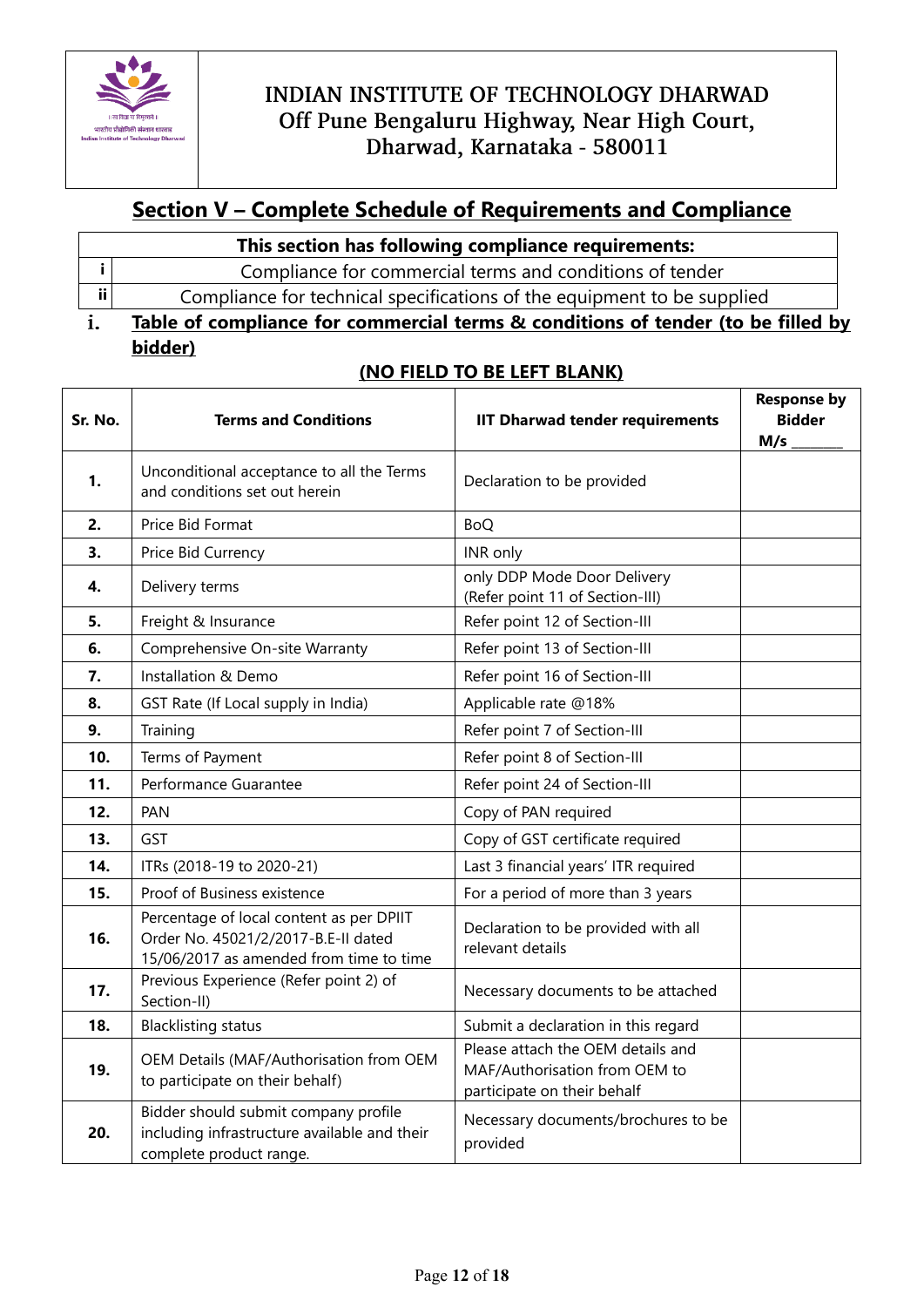

#### **Table of compliance for technical specifications of the equipment to be**  ii. **supplied (to be filled by bidder)**

### **Technical specifications of the equipment as per item described in Sl.No.2 of page 1 of this document**

| SI No | <b>Description</b>                                                                                                                                                                                                                                                                                                                                                                                                                                                                                                                                                              | Quantity |
|-------|---------------------------------------------------------------------------------------------------------------------------------------------------------------------------------------------------------------------------------------------------------------------------------------------------------------------------------------------------------------------------------------------------------------------------------------------------------------------------------------------------------------------------------------------------------------------------------|----------|
| 1.0   | Supply, erection & Commissioning in place of Commercial VERTICAL 4 DOOR<br>FREEZER                                                                                                                                                                                                                                                                                                                                                                                                                                                                                              | 4.00     |
|       | Internal and external structure in AISI 304 stainless steel with high-density<br>expanded polyurethane insulating foam of 60 mm in thickness. External back panel<br>and bottom in galvanized steel with IP65 digital control panel, automatic<br>defrosting, LED temperature display, internal lighting, adjustable stainless steel<br>feet. All doors are fitted with standard locks and keys and microswitch to switch off<br>the fan when the door is not opened. with all other necessary accessories<br>customised to the aesthetics of Kitchen and finishes as required. |          |
|       | Internal capacity - 1350ltrs, Temperature range - -22~-7 deg Celsius, 6 nos. of<br>shelves, Refrigerant - R134a                                                                                                                                                                                                                                                                                                                                                                                                                                                                 |          |
|       |                                                                                                                                                                                                                                                                                                                                                                                                                                                                                                                                                                                 |          |
| 2.0   | Supply, erection & Commissioning in place of, Commercial VERTICAL 4 DOOR<br><b>CHILLER</b>                                                                                                                                                                                                                                                                                                                                                                                                                                                                                      | 9.00     |
|       | Internal and external structure in AISI 304 stainless steel with high-density<br>expanded polyurethane insulating foam of 60 mm in thickness. External back panel<br>and bottom in galvanized steel with IP65 digital control panel, automatic<br>defrosting, LED temperature display, internal lighting, adjustable stainless steel<br>feet. All doors are fitted with standard locks and keys and microswitch to switch off<br>the fan when the door is not opened. with all other necessary accessories.                                                                     |          |
|       | Internal capacity - 1350ltrs, Temperature range - +0~ +12 deg Celsius, 6 nos of<br>shelves, Refrigerant - R134a                                                                                                                                                                                                                                                                                                                                                                                                                                                                 |          |
|       |                                                                                                                                                                                                                                                                                                                                                                                                                                                                                                                                                                                 |          |
| 3.0   | Supply & Commissioning in place of Commercial DOUGH KNEADER, 50KG /<br>CHARGE.                                                                                                                                                                                                                                                                                                                                                                                                                                                                                                  | 4.00     |
|       | The kneading machine shall be heavy duty cast iron/mild steel body with large<br>base for vibration-free operations. Kneading Bowl shall be in 14 SWG Stainless<br>Steel AISI 304 Grade Sheet with lifting handle. The kneading & mixing attachments<br>shall also be made of stainless steel AISI 304 Grade.                                                                                                                                                                                                                                                                   |          |
|       | Unit Mounted on Stainless Steel AISI 304 Grade 35x35x3mm thk 304 Grade Angle<br>Frame cladded with 18SWG AISI 304 Grade Sheet from all sides & top. Motor to be<br>fitted at the top of the machine. III Phase Electrical Motor of 2 HP Capacity.                                                                                                                                                                                                                                                                                                                               |          |
|       |                                                                                                                                                                                                                                                                                                                                                                                                                                                                                                                                                                                 |          |
| 4.0   | Supply & Commissioning in place of Commercial DOUGH KNEADER, 10KG /<br>CHARGE.                                                                                                                                                                                                                                                                                                                                                                                                                                                                                                  | 2.00     |
|       | The kneading machine shall be heavy duty cast iron/mild steel body with large<br>base for vibration-free operations. Kneading Bowl shall be in 14 SWG Stainless<br>Steel AISI 304 Grade Sheet with lifting handle. The kneading & mixing attachments<br>shall also be made of stainless steel AISI 304 Grade.                                                                                                                                                                                                                                                                   |          |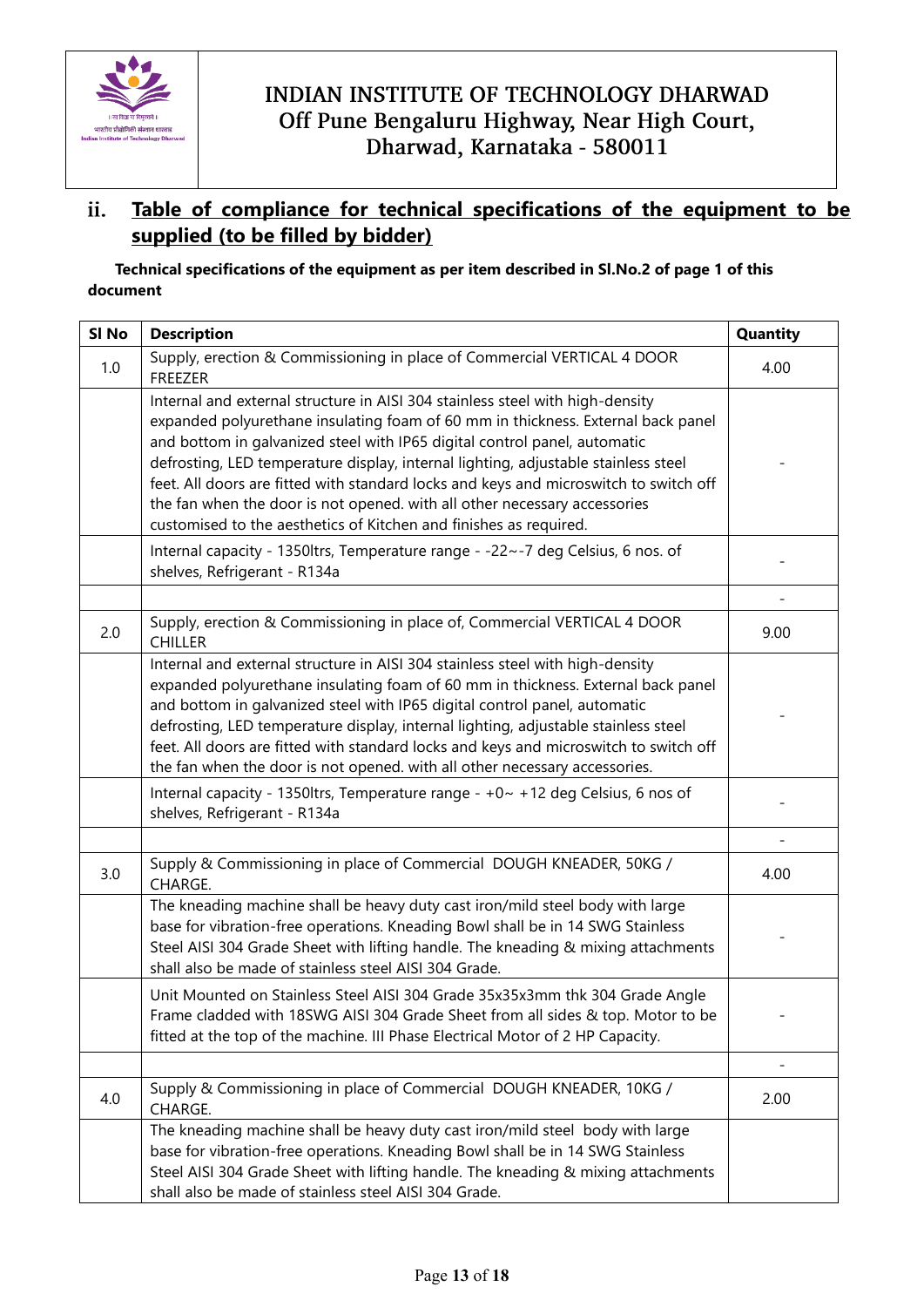

|     | Unit Mounted on Stainless Steel AISI 304 Grade 35x35x3mm thk 304 Grade Angle<br>Frame cladded with 18SWG AISI 304 Grade Sheet from all sides & top. Motor to be<br>fitted at the top of the machine. III Phase Electrical Motor of 1 HP Capacity.                                                                                                                                                                  |      |
|-----|--------------------------------------------------------------------------------------------------------------------------------------------------------------------------------------------------------------------------------------------------------------------------------------------------------------------------------------------------------------------------------------------------------------------|------|
|     |                                                                                                                                                                                                                                                                                                                                                                                                                    |      |
| 5.0 | Supply & Commissioning in place of, POTATO PEELER, 20 KG                                                                                                                                                                                                                                                                                                                                                           | 2.00 |
|     | The unit shall be vertical design and floor mounted type. Peeling Chamber in<br>Stainless Steel 16 SWG AISI 304 Grade Sheet. The peeling disc shall be made of 14<br>swg stainless steel AISI 304 Grade Sheet. Top Lid in Stainless Steel 18SWG AISI 304<br>Grade Sheet. The abrasive on the disc shall be fibre glass bonded carborundrum<br>and shall be easily removable for maintenance and cleaning.          |      |
|     | Unit Mounted on 40x40x16SWG AISI 304 Grade Square Pipe Frame. Water Inlet at<br>the top of Chamber & Water Flow Out & removal Window at the bottom of the<br>Chamber. III Phase Electrical Motor of 1 HP. The machine shall be provided with<br>On/Off Starter motor control & indicating lights, wire & plug, all complete, as<br>required.                                                                       |      |
| 6.0 |                                                                                                                                                                                                                                                                                                                                                                                                                    | 2.00 |
|     | Supply & Commissioning in place of, POTATO PEELER, 5 KG<br>The unit shall be vertical design and floor mounted type. Peeling Chamber in                                                                                                                                                                                                                                                                            |      |
|     | Stainless Steel 16 SWG AISI 304 Grade Sheet. The peeling disc shall be made of 14<br>swg stainless steel AISI 304 Grade Sheet. Top Lid in Stainless Steel 18SWG AISI 304<br>Grade Sheet. The abrasive on the disc shall be fibre glass bonded carborundrum<br>and shall be easily removable for maintenance and cleaning.                                                                                          |      |
|     | Unit Mounted on 40x40x16SWG AISI 304 Grade Square Pipe Frame. Water Inlet at<br>the top of Chamber & Water Flow Out & removal Window at the bottom of the<br>Chamber. III Phase Electrical Motor of 0.5 HP. The machine shall be provided with<br>On/Off Starter motor control & indicating lights, wire & plug, all complete, as<br>required.                                                                     |      |
|     |                                                                                                                                                                                                                                                                                                                                                                                                                    |      |
| 7.0 | Supply, erection & Commissioning in place of, AUTOMATIC VEG CUTTING<br>MACHINE with stainless steel AISI blades and cutters.                                                                                                                                                                                                                                                                                       | 2.00 |
|     | Die cast body with special carborundum blades 11nos attachments with (Blades:5<br>Nos. different size E Disc for Slicing, 2 Number Z Discs for grating, 2 Number D<br>Discs for Cubes and 2 nos. of discs for finger chips), capacity 50 kg /hour fitted with<br>1/2 hp single phase motor. The unit shall be fitted with White Nylon Bullet Leg with<br>25mm ht. adjustment                                       |      |
|     |                                                                                                                                                                                                                                                                                                                                                                                                                    |      |
| 8.0 | Supply & Commissioning in place of, WET MASALA GRINDER, 10 Litres capacity.                                                                                                                                                                                                                                                                                                                                        | 4.00 |
|     | Grinding bowl in 19SWG AISI 304 Grade Stainless Steel with White Stone Base,<br>Grinding Pestle in White Stone with properly embedded Wooden Stump. Scrapper<br>inside Bowl in High Quality White Nylon Sheet 20mm thk. fitted to Stainless Steel<br>AISI 304 Grade Pipe with vertical & Lateral movement arrangement. Stand, Post &<br>Supports of Pestle, Scrapper, etc. in Stainless Steel AISI 304 Grade Pipe. |      |
|     | Unit Mounted on Stainless Steel AISI 304 Grade 35x35x3mm thk 304 Grade Angle<br>Frame cladded with 18SWG AISI 304 Grade Sheet from all sides & top. Coconut<br>Scrapper with proper cover (when not in Use) to be provided as an additional<br>feature. III Phase Electrical Motor of One HP Capacity                                                                                                              |      |
|     |                                                                                                                                                                                                                                                                                                                                                                                                                    |      |
| 9.0 | Supply & Commissioning in place of, TILTING MASALA GRINDER, 15 Litres<br>capacity.                                                                                                                                                                                                                                                                                                                                 | 4.00 |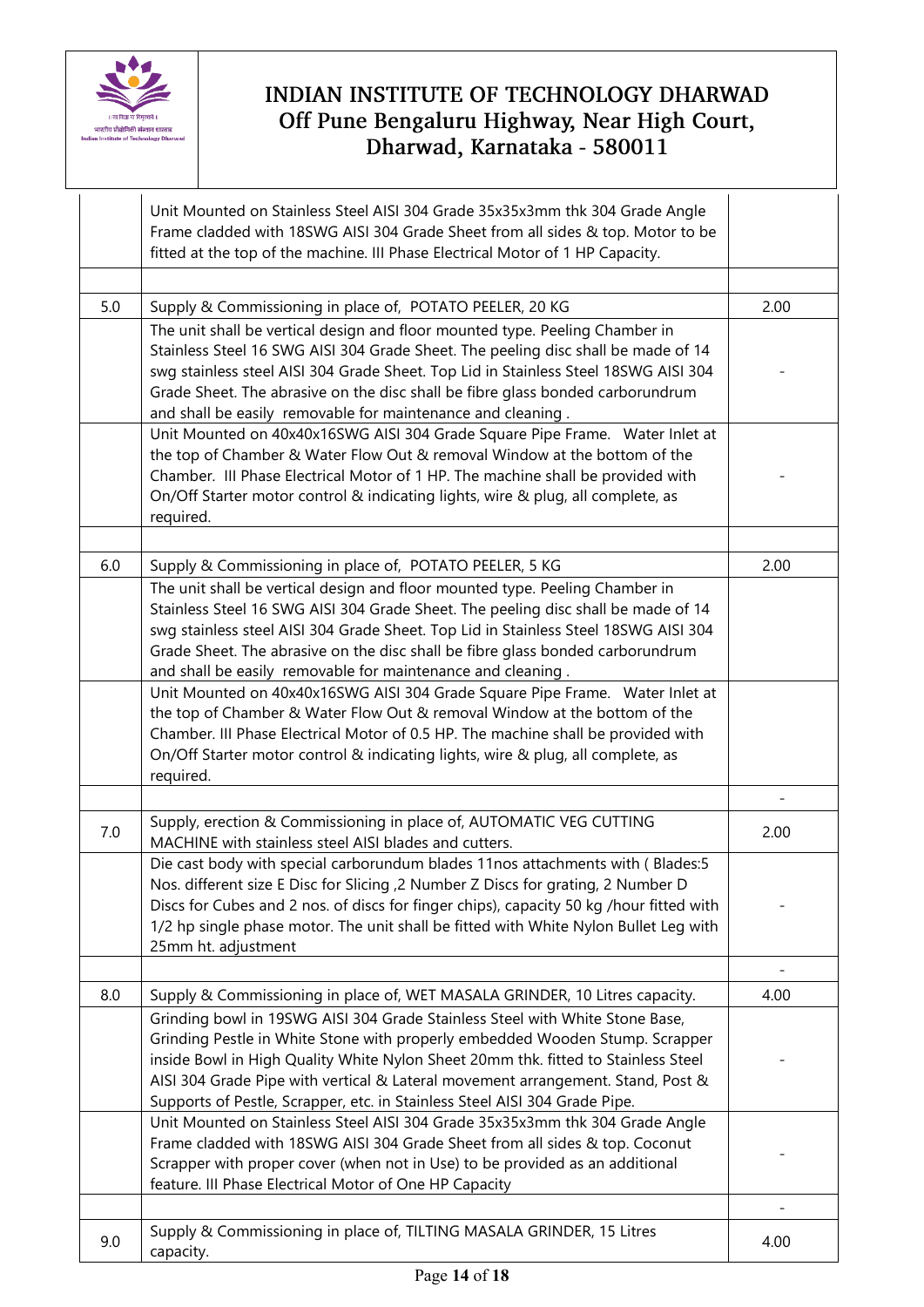

|      | Grinding bowl in 19SWG AISI 304 Grade Stainless Steel with White Stone Base,<br>Grinding Pestle in White Stone with properly embedded Wooden Stump. Scrapper<br>inside Bowl in High Quality White Nylon Sheet 20mm thk. fitted to Stainless Steel<br>AISI 304 Grade Pipe with vertical & Lateral movement arrangement. Stand, Post &                                                                               |      |
|------|--------------------------------------------------------------------------------------------------------------------------------------------------------------------------------------------------------------------------------------------------------------------------------------------------------------------------------------------------------------------------------------------------------------------|------|
|      | Supports of Pestle, Scrapper, etc. in Stainless Steel AISI 304 Grade Pipe.<br>Unit Mounted on Stainless Steel AISI 304 Grade 35x35x3mm thk 304 Grade Angle<br>Frame cladded with 18SWG AISI 304 Grade Sheet from all sides & top. Coconut<br>Scrapper with proper cover (when not in Use) to be provided as an additional<br>feature. III Phase Electrical Motor of 1.5 HP Capacity.                               |      |
|      |                                                                                                                                                                                                                                                                                                                                                                                                                    |      |
| 10.0 | Supply & Commissioning in place of, TILTING MASALA GRINDER, 20 Litres<br>capacity.                                                                                                                                                                                                                                                                                                                                 | 2.00 |
|      | Grinding bowl in 19SWG AISI 304 Grade Stainless Steel with White Stone Base,<br>Grinding Pestle in White Stone with properly embedded Wooden Stump. Scrapper<br>inside Bowl in High Quality White Nylon Sheet 20mm thk. fitted to Stainless Steel<br>AISI 304 Grade Pipe with vertical & Lateral movement arrangement. Stand, Post &<br>Supports of Pestle, Scrapper, etc. in Stainless Steel AISI 304 Grade Pipe. |      |
|      | Unit Mounted on Stainless Steel AISI 304 Grade 35x35x3mm thk 304 Grade Angle<br>Frame cladded with 18SWG AISI 304 Grade Sheet from all sides & top. Coconut<br>Scrapper with proper cover (when not in Use) to be provided as an additional<br>feature. III Phase Electrical Motor of 2 HP Capacity.                                                                                                               |      |
|      |                                                                                                                                                                                                                                                                                                                                                                                                                    |      |
| 11.0 | Supply & Commissioning in place of, PULVERISER, 5 HP                                                                                                                                                                                                                                                                                                                                                               | 4.00 |
|      | Pulverising Chamber, Blades, Hopper of size 400x500 mm & body in AISI 304<br>Grade Stainless Steel, Unit Mounted on Stainless Steel AISI 304 Grade<br>40x40x16SWG Grade Pipe Uprights & Frame, Two Sets of Six nos. different mesh<br>size sieves supplied with unit. III Phase Electrical Motor of 5 HP Capacity.                                                                                                 |      |
|      |                                                                                                                                                                                                                                                                                                                                                                                                                    |      |
| 12.0 | Supply and installation of fully approved make automated CHAPATI MAKING<br><b>MACHINE</b>                                                                                                                                                                                                                                                                                                                          | 2.00 |
|      | Made of stainless steel body of grade SS 304 with food grade Teflon coat of<br>capacity 2000 chapatis per hour with a provision of connecting to LPG source for<br>heating. The machine shall contain the capabilities of making pedas from the<br>kneaded dough placed in the hopper, rolling the peda into chapati , frying and<br>puffing.                                                                      |      |
|      | Electric consumption - 2kW, LPG consumption - 3-5Kg/h maximum                                                                                                                                                                                                                                                                                                                                                      |      |
|      | Dough ball - 35-45g, Chapati - 8inch size and thickness of 1.5-2.5mm &<br>appearance - soft with puffed layer                                                                                                                                                                                                                                                                                                      |      |
|      | Display on control panel - Temperature controller, volt meter, toggle switch, push<br>starter, rotary switch, emergency switch & indicators - with digital display                                                                                                                                                                                                                                                 |      |
|      |                                                                                                                                                                                                                                                                                                                                                                                                                    |      |
| 13.0 | Supply & Commissioning in place of, SANDWICH MAKER, Overall size = 400 x 450                                                                                                                                                                                                                                                                                                                                       | 5.00 |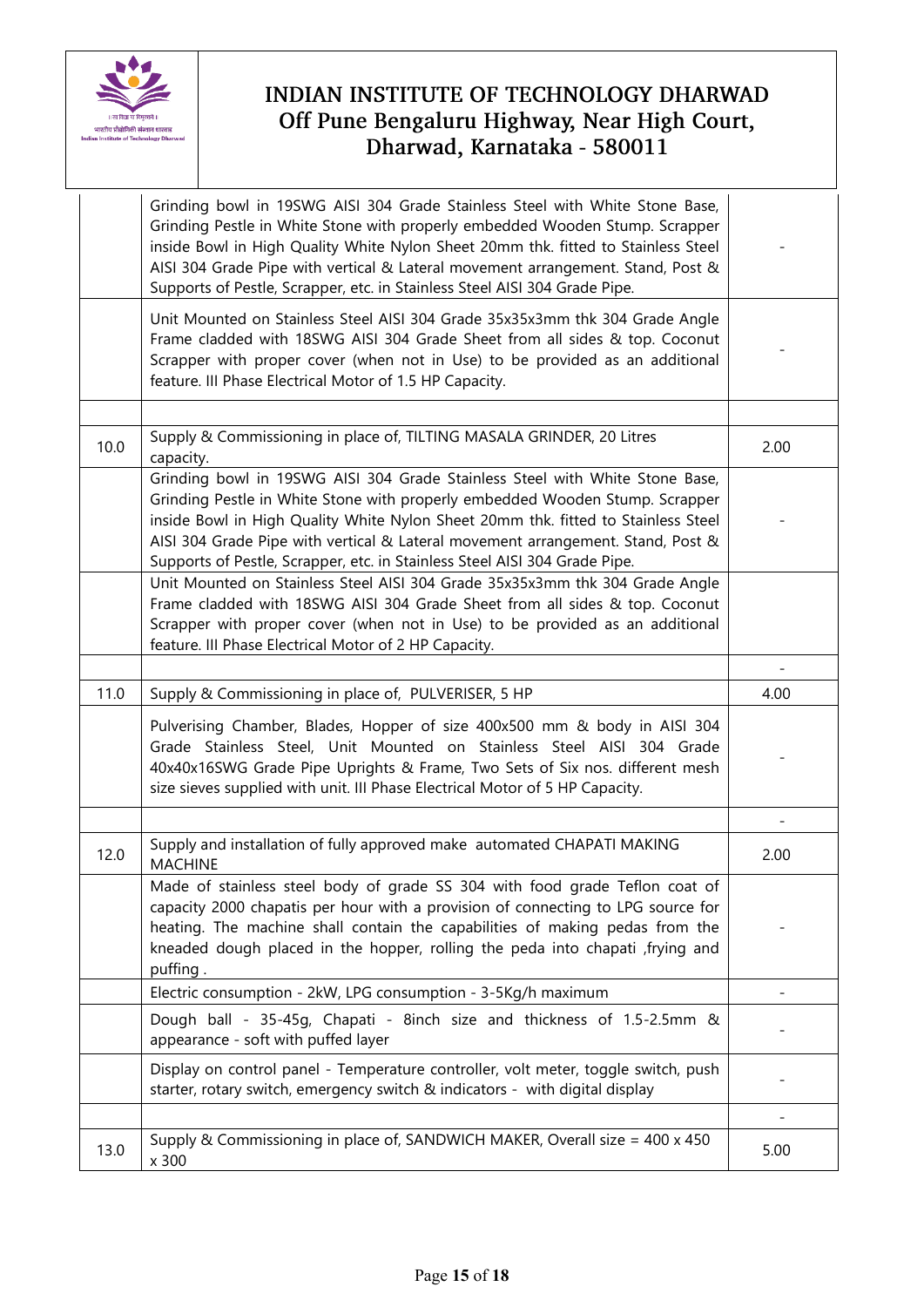

|      | Outer Body of the Unit fabricated from 18SWG Stainless Steel AISI 304 Grade<br>Sheet, Inner Lining of the Unit fabricated from 19SWG Stainless Steel AISI 304<br>Grade Sheet, Top, Rear & Two Sides insulated with non sagging mineral Glasswool,<br>40mm thick. Two sets of Rack Rests in 35x35x16SWG thick Stainless Steel AISI 304<br>Grade Angle, Rack in 6mm dia. Stainless Steel AISI 304 grade Rod welded as grid of<br>75x30mm & provision of Bakelite Handles                     |                          |
|------|--------------------------------------------------------------------------------------------------------------------------------------------------------------------------------------------------------------------------------------------------------------------------------------------------------------------------------------------------------------------------------------------------------------------------------------------------------------------------------------------|--------------------------|
|      | Electrical air heaters of 3KW at bottom & 1.5KW on top, single phase with<br>individual controls, indicator Lamps & thermostats.                                                                                                                                                                                                                                                                                                                                                           |                          |
|      | WELDING: should be done by Argon Arc /Tig welding only. No Electrical Arc<br>Welding should be used. All the welded edges, surfaces should be properly &<br>smoothly ground & finished to remove any burr or sharp edges.                                                                                                                                                                                                                                                                  |                          |
|      | FINISH: All plain & pipe surfaces should be finished brush uniformly to give an<br>aesthetically pleasant look.                                                                                                                                                                                                                                                                                                                                                                            |                          |
|      |                                                                                                                                                                                                                                                                                                                                                                                                                                                                                            |                          |
| 14.0 | Supply & Commissioning in place of, TOASTER, Overall size = 400 x 450 x 300                                                                                                                                                                                                                                                                                                                                                                                                                | 11.00                    |
|      | 350 slices per hour, body made of SS304, with 250mm SS (food grade) conveyor,<br>SS removable crumb tray for easy cleaning, suitable for toasting of bread & buns,<br>Controls for temperature and conveyor speed                                                                                                                                                                                                                                                                          |                          |
|      |                                                                                                                                                                                                                                                                                                                                                                                                                                                                                            |                          |
| 15.0 | Supply & Commissioning in place of, VISI COOLER, Overall size = 600 X 600 X<br>2100mm                                                                                                                                                                                                                                                                                                                                                                                                      | 3.00                     |
|      | Single self closing door of tempered glass, Capacity - 385ltrs, Temperature- +1 to<br>+10 degree Celsius, Refrigerant - R600a, four numbers of wire shelf, provision for<br>locking, digital temperature setting, automatic defrosting, with LED lighting inside<br>and castor wheels.                                                                                                                                                                                                     |                          |
|      |                                                                                                                                                                                                                                                                                                                                                                                                                                                                                            |                          |
| 16.0 | Supply, erection & Commissioning in place of, MEAT MINCER 10Kg/hr                                                                                                                                                                                                                                                                                                                                                                                                                          | 2.00                     |
|      | Polished aluminium die casted capacity, with standard stainless steel product tray<br>with plastic feed stompe 10kg / hr, 1Hp motor (oil bath gearbox), Switch: rotary<br>on/off/reverse with "ON" pilot light, with 3/16" standard stainless steel plate &<br>Standard high-quality, stainless steel self sharpening knife Rate includes cost of all<br>accessories.                                                                                                                      |                          |
|      |                                                                                                                                                                                                                                                                                                                                                                                                                                                                                            | $\overline{\phantom{a}}$ |
| 17.0 | Supply & Commissioning in place of, HOOD TYPE DISH WASHER MACHINE                                                                                                                                                                                                                                                                                                                                                                                                                          | 3.00                     |
|      | Overall size = 1000 X 1000 X 1500mm. Wash tank capacity more than 24 ltrs, wash<br>pump power 0.8kW or more, boiler power 9kW or more, Number of cleaning cycles<br>- 3 nos, 80 racks/hour, 1440 dishes/hour, digital display, double skin insulated<br>hood, Built-in drain pump, detergent dispenser, drain pump & continuous water<br>softner. Standard equipment like plate rack, flat rack, cutlery container to be<br>included                                                       |                          |
|      |                                                                                                                                                                                                                                                                                                                                                                                                                                                                                            |                          |
| 18.0 | Supply & Commissioning in place of, UNDER COUNTER DISH WASHER MACHINE<br>Overall size = 1000 X 1000 X 1500mm. Wash tank capacity more than 8 ltrs, wash<br>pump power 200W or more, boiler power 2.6kW or more, Number of cleaning<br>cycles - 3 nos, 40 racks/hour, 720 dishes/hour, digital display, double skin<br>construction, Built-in drain pump, detergent dispenser, drain pump & continuous<br>water softener. Standard equipment like plate rack, flat rack, cutlery rack to be | 2.00                     |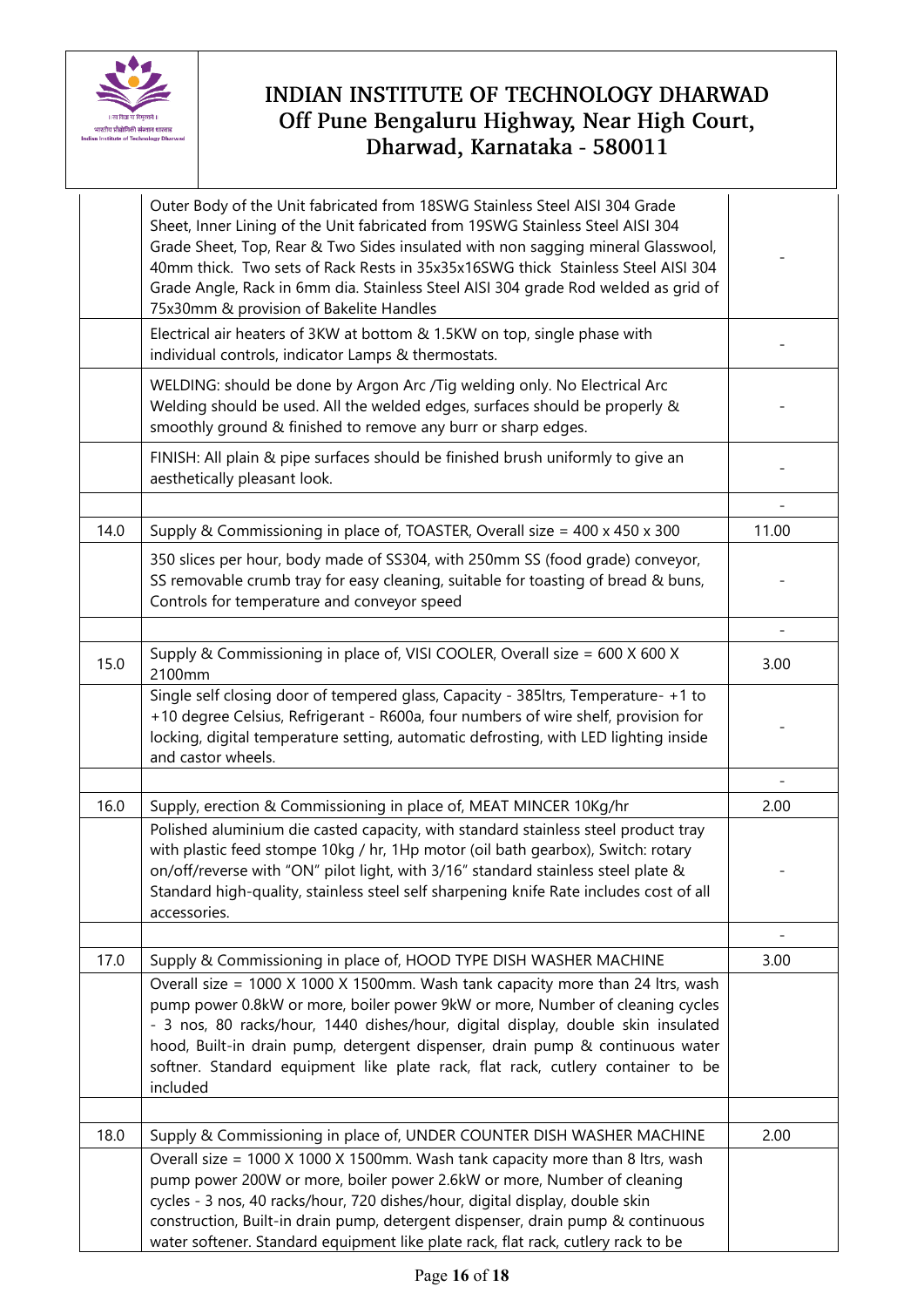

|      | included                                                                                                                                                                                                                                                                                                                                         |       |
|------|--------------------------------------------------------------------------------------------------------------------------------------------------------------------------------------------------------------------------------------------------------------------------------------------------------------------------------------------------|-------|
|      |                                                                                                                                                                                                                                                                                                                                                  |       |
| 19.0 | Supply, commissioning in place of, WEIGHING SCALE, Floor Model, Capacity: 0-200<br>KG Range with + / - 100 gm accuracy. Stainless Steel AISI 304 Grade 18SWG Sheet<br>Platform, Electronic Digital Display (ST1)                                                                                                                                 | 1.00  |
|      |                                                                                                                                                                                                                                                                                                                                                  |       |
| 20.0 | Supply of HDPE WASTE CONTAINER 240ltrs                                                                                                                                                                                                                                                                                                           | 12.00 |
|      | HDPE waste containers 240ltrs trolley type with wheels, confirming to IS:12402 (For<br>Public Dustbins), with hinged lid, UV resistant                                                                                                                                                                                                           |       |
|      |                                                                                                                                                                                                                                                                                                                                                  |       |
| 21.0 | Supply, erection & Commissioning in place of ELECTRIC INSECT KILLER                                                                                                                                                                                                                                                                              | 30.00 |
|      | Hanging and wall mounted options available. With two UV lamps with safety<br>switch for discharge. The unit should have removable tray, Moisture proof space<br>should be provided between the grids. It should have electric load of 40W single<br>phase                                                                                        |       |
|      |                                                                                                                                                                                                                                                                                                                                                  |       |
| 22.0 | Supply & Commissioning in place of KNIFE STERILIZER                                                                                                                                                                                                                                                                                              | 1.00  |
|      | Of SS304 make. Electric knife sterilizer of capacity of 12 nos of knives. LED indicator<br>for when the door is closed and in sterilization. UV filtered Plexi glass with lockable<br>key handle and non-UV filtering slotted knife holder. Slots to accommodate<br>cleavers Equipped with thermostat and rotary switch for quick response time. |       |
|      |                                                                                                                                                                                                                                                                                                                                                  |       |
| 23.0 | Supply & Commissioning in place of KNIFE SHARPERNING MACHINE                                                                                                                                                                                                                                                                                     | 1.00  |
|      | Size 300mm x300mm x 250 mm and of SS304 make. Two grinding wheels<br>(fine/coarse), one stropping wheel. Magnetic dust entrapment system prevents<br>contamination of food process areas. Grinding angle of 18-22 degree. Capable of<br>sharpening both single and double bevel machine/ industrial blades.                                      |       |
|      |                                                                                                                                                                                                                                                                                                                                                  |       |
| 24.0 | Supply, erection & Commissioning in place of, TEA+COFFEE+MILK machine,                                                                                                                                                                                                                                                                           | 11.00 |
|      | Dispensing rate - 240cups/hr, Milk & water storage capacity - 1ltr, Boiler capacity -<br>1.75ltrs, Raw mixture capacity -1.75ltrs, Programmable digital control & pre<br>programmed beverages -6 nos, water supply through top load bottle (20ltrs water<br>bottle included)                                                                     |       |
|      |                                                                                                                                                                                                                                                                                                                                                  |       |
| 25.0 | Supply & commissioning of ELECTRIC KETTLE                                                                                                                                                                                                                                                                                                        | 22.00 |
|      | 1.5 Itrs capacity, food grade stainless steel body, detachable power base, power<br>indicator, locable lid, dry boil protection, auto switch-off strix thermostat                                                                                                                                                                                |       |
|      |                                                                                                                                                                                                                                                                                                                                                  |       |
| 26.0 | Supply & commissioning of WALK BEHIND FLOOR SCRUBBER MACHINE 1                                                                                                                                                                                                                                                                                   | 1.00  |
|      | Upto 2000sqm/hr coverage, scrubber width - 500mm, effective suction width -<br>850mm, vacuum pressure - 1087, electrically operated, fresh water tank - 60ltrs,<br>dirty water tank - 60ltrs                                                                                                                                                     |       |
|      |                                                                                                                                                                                                                                                                                                                                                  |       |
| 27.0 | Supply & commissioning of FLOOR SCRUBBER MACHINE 2                                                                                                                                                                                                                                                                                               | 1.00  |